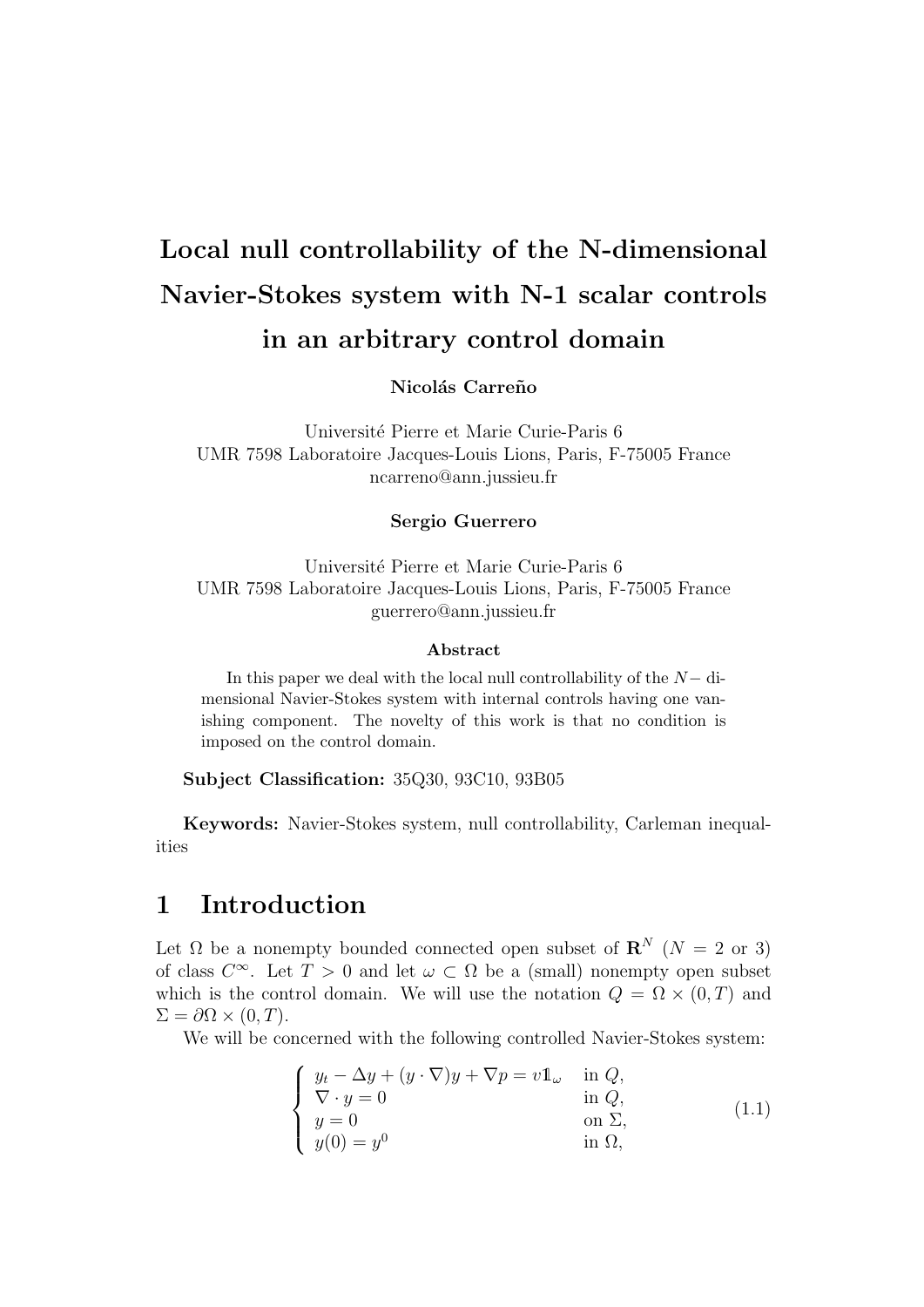where v stands for the control which acts over the set  $\omega$ .

The main objective of this work is to obtain the local null controllability of system (1.1) by means of  $N-1$  scalar controls, i.e., we will prove the existence of a number  $\delta > 0$  such that, for every  $y^0 \in X$  (X is an appropriate Banach space) satisfying

$$
||y^0||_X \le \delta,
$$

and every  $i \in \{1, ..., N\}$ , we can find a control v in  $L^2(\omega \times (0,T))^N$  with  $v_i \equiv 0$  such that the corresponding solution to (1.1) satisfies

$$
y(T) = 0
$$
 in  $\Omega$ .

This result has been proved in [4] when  $\bar{\omega}$  intersects the boundary of  $\Omega$ . Here, we remove this geometric assumption and prove the null controllability result for any nonempty open set  $\omega \subset \Omega$ . A similar result was obtained in [2] for the Stokes system.

Let us recall the definition of some usual spaces in the context of incompressible fluids:

$$
V = \{ y \in H_0^1(\Omega)^N : \nabla \cdot y = 0 \text{ in } \Omega \}
$$

and

$$
H = \{ y \in L^{2}(\Omega)^{N} : \nabla \cdot y = 0 \text{ in } \Omega, y \cdot n = 0 \text{ on } \partial \Omega \}.
$$

Our main result is given in the following theorem:

**Theorem 1.1.** Let  $i \in \{1, ..., N\}$ . Then, for every  $T > 0$  and  $\omega \subset \Omega$ , there exists  $\delta > 0$  such that, for every  $y^0 \in V$  satisfying

 $||y^0||_V \leq \delta,$ 

we can find a control  $v \in L^2(\omega \times (0,T))^N$ , with  $v_i \equiv 0$ , and a corresponding solution  $(y, p)$  to  $(1.1)$  such that

$$
y(T) = 0,
$$

i.e., the nonlinear system (1.1) is locally null controllable by means of  $N-1$ scalar controls for an arbitrary control domain.

**Remark 1.2.** For the sake of simplicity, we have taken the initial condition in a more regular space than usual. However, following the same arguments as in [3] and [4], we can get the same result by considering  $y^0 \in H$  for  $N = 2$ and  $y^0 \in H \cap L^4(\Omega)^3$  for  $N = 3$ .

To prove Theorem 1.1, we follow a standard approach (see for instance [6],[3] and [4]). We first deduce a null controllability result for a linear system associated to (1.1):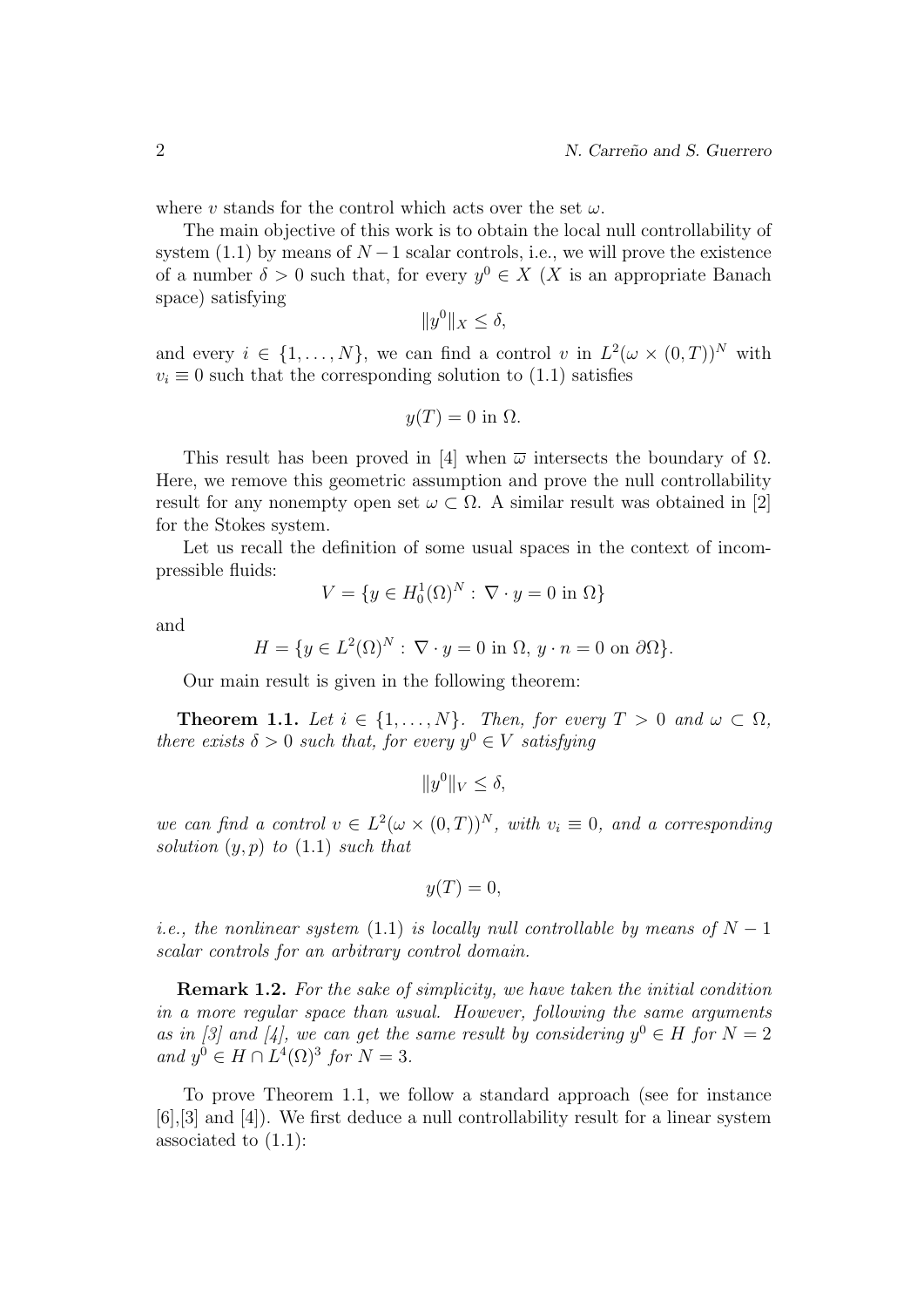$$
\begin{cases}\ny_t - \Delta y + \nabla p = f + v \mathbb{1}_{\omega} & \text{in } Q, \\
\nabla \cdot y = 0 & \text{in } Q, \\
y = 0 & \text{on } \Sigma, \\
y(0) = y^0 & \text{in } \Omega,\n\end{cases}
$$
\n(1.2)

where  $f$  will be taken to decrease exponentially to zero in  $T$ . We first prove a suitable Carleman estimate for the adjoint system of (1.2) (see (2.4) below). This will provide existence (and uniqueness) to a variational problem, from which we define a solution  $(y, p, v)$  to  $(1.2)$  such that  $y(T) = 0$  in  $\Omega$  and  $v_i = 0$ . Moreover, this solution is such that  $e^{C/(T-t)}(y, v) \in L^2(Q)^N \times L^2(\omega \times (0, T))^N$ for some  $C > 0$ .

Finally, by means of an inverse mapping theorem, we deduce the null controllability for the nonlinear system.

This paper is organized as follows. In section 2, we establish all the technical results needed to deal with the controllability problems. In section 3, we deal with the null controllability of the linear system (1.2). Finally, in section 4 we give the proof of Theorem 1.1.

### 2 Some previous results

In this section we will mainly prove a Carleman estimate for the adjoint system of (1.2). In order to do so, we are going to introduce some weight functions. Let  $\omega_0$  be a nonempty open subset of  $\mathbf{R}^N$  such that  $\overline{\omega_0} \subset \omega$  and  $\eta \in C^2(\overline{\Omega})$ such that

$$
|\nabla \eta| > 0 \text{ in } \overline{\Omega} \setminus \omega_0, \eta > 0 \text{ in } \Omega \text{ and } \eta \equiv 0 \text{ on } \partial \Omega. \tag{2.1}
$$

The existence of such a function  $\eta$  is given in [5]. Let also  $\ell \in C^{\infty}([0, T])$  be a positive function satisfying

$$
\ell(t) = t \quad \forall t \in [0, T/4], \ \ell(t) = T - t \quad \forall t \in [3T/4, T],
$$
  

$$
\ell(t) \le \ell(T/2), \ \forall t \in [0, T].
$$
 (2.2)

Then, for all  $\lambda \geq 1$  we consider the following weight functions:

$$
\alpha(x,t) = \frac{e^{2\lambda \|\eta\|_{\infty}} - e^{\lambda \eta(x)}}{\ell^{8}(t)}, \xi(x,t) = \frac{e^{\lambda \eta(x)}}{\ell^{8}(t)},
$$
  
\n
$$
\alpha^{*}(t) = \max_{x \in \overline{\Omega}} \alpha(x,t), \xi^{*}(t) = \min_{x \in \overline{\Omega}} \xi(x,t),
$$
  
\n
$$
\widehat{\alpha}(t) = \min_{x \in \overline{\Omega}} \alpha(x,t), \widehat{\xi}(t) = \max_{x \in \overline{\Omega}} \xi(x,t).
$$
\n(2.3)

These exact weight functions were considered in [7].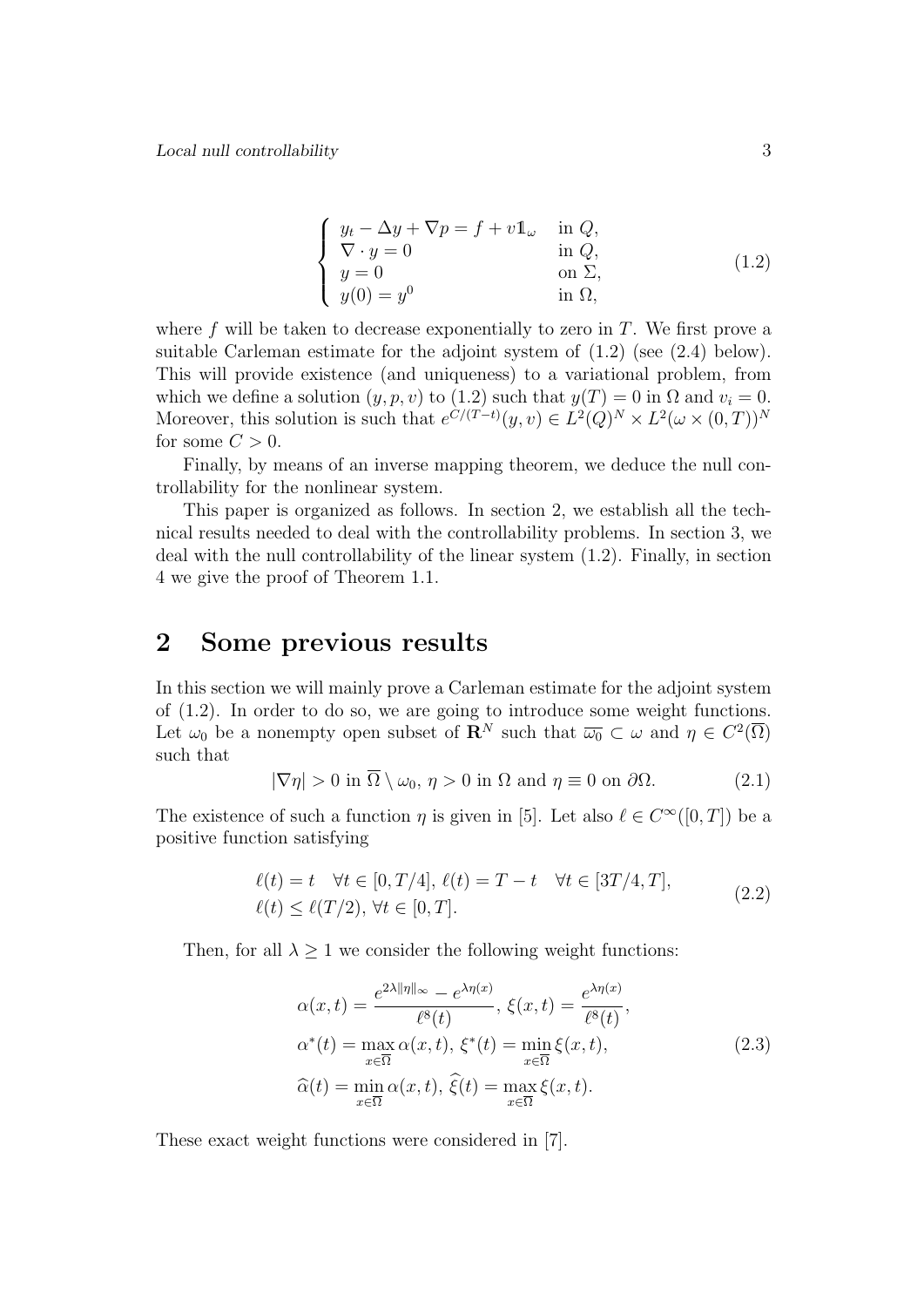We consider now a backwards nonhomogeneous system associated to the Stokes equation:

$$
\begin{cases}\n-\varphi_t - \Delta \varphi + \nabla \pi = g & \text{in } Q, \\
\nabla \cdot \varphi = 0 & \text{in } Q, \\
\varphi = 0 & \text{on } \Sigma, \\
\varphi(T) = \varphi^T & \text{in } \Omega,\n\end{cases}
$$
\n(2.4)

where  $g \in L^2(Q)^N$  and  $\varphi^T \in H$ . Our Carleman estimate is given in the following proposition.

**Proposition 2.1.** There exists a constant  $\lambda_0$ , such that for any  $\lambda > \lambda_0$  there exist two constants  $C(\lambda) > 0$  and  $s_0(\lambda) > 0$  such that for any  $i \in \{1, ..., N\}$ , any  $g \in L^2(Q)^N$  and any  $\varphi^T \in H$ , the solution of (2.4) satisfies

$$
s^{4} \iint_{Q} e^{-5s\alpha^{*}} (\xi^{*})^{4} |\varphi|^{2} dx dt \leq C \left( \iint_{Q} e^{-3s\alpha^{*}} |g|^{2} dx dt + s^{7} \sum_{j=1, j \neq i}^{N} \int_{0}^{T} \int_{\omega} e^{-2s\widehat{\alpha} - 3s\alpha^{*}} (\widehat{\xi})^{7} |\varphi_{j}|^{2} dx dt \right)
$$
(2.5)

for every  $s \geq s_0$ .

The proof of inequality (2.5) is based on the arguments in [2], [3] and a Carleman inequality for parabolic equations with non-homogeneous boundary conditions proved in [7]. In [2], the authors take advantange of the fact that the laplacian of the pressure is zero, but this is not the case here. Some arrangements of equation (2.4) have to be made in order to follow the same strategy. More details are given below.

Before giving the proof of Proposition 2.1, we present some technical results. We first present a Carleman inequality proved in [7] for parabolic equations with nonhomogeneous boundary conditions. To this end, let us introduce the equation

$$
u_t - \Delta u = f_0 + \sum_{j=1}^{N} \partial_j f_j \text{ in } Q,
$$
\n(2.6)

where  $f_0, f_1, \ldots, f_N \in L^2(Q)$ . We have the following result.

**Lemma 2.2.** There exists a constant  $\widehat{\lambda}_0$  only depending on  $\Omega$ ,  $\omega_0$ ,  $\eta$  and  $\ell$ such that for any  $\lambda > \widehat{\lambda}_0$  there exist two constants  $C(\lambda) > 0$  and  $\widehat{s}(\lambda)$ , such that for every  $s \geq \widehat{s}$  and every  $u \in L^2(0,T;H^1(\Omega)) \cap H^1(0,T;H^{-1}(\Omega))$  satisfying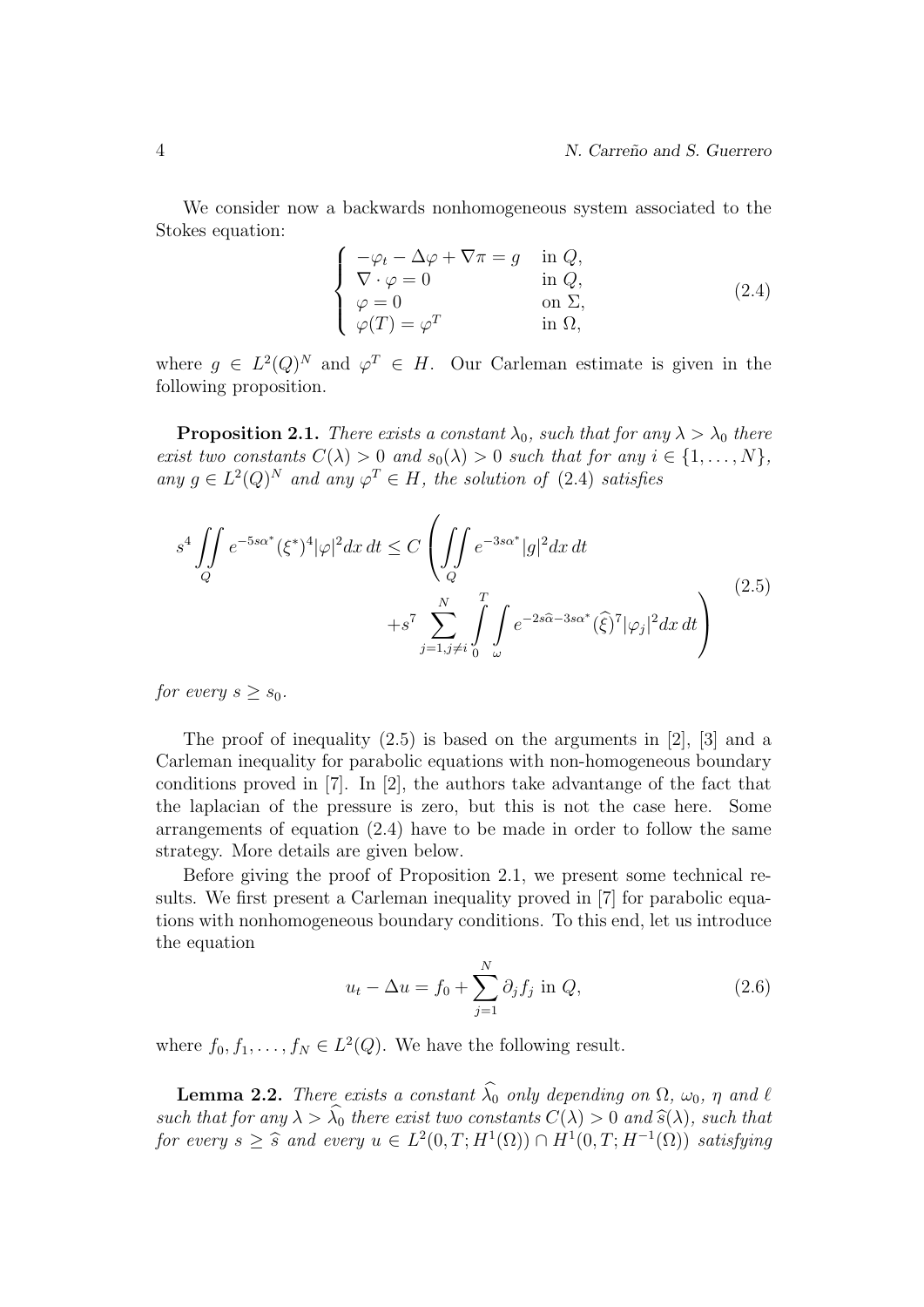#### (2.6), we have

$$
\frac{1}{s} \iint_{Q} e^{-2s\alpha} \frac{1}{\xi} |\nabla u|^{2} dx dt + s \iint_{Q} e^{-2s\alpha} \xi |u|^{2} dx dt
$$
\n
$$
\leq C \left( s^{-\frac{1}{2}} \| e^{-s\alpha} \xi^{-\frac{1}{4}} u \|_{H^{\frac{1}{4}, \frac{1}{2}}(\Sigma)}^{2} + s^{-\frac{1}{2}} \| e^{-s\alpha} \xi^{-\frac{1}{8}} u \|_{L^{2}(\Sigma)}^{2} + \frac{1}{s^{2}} \iint_{Q} e^{-2s\alpha} \frac{|f_{0}|^{2}}{\xi^{2}} dx dt + \sum_{j=1}^{N} \iint_{Q} e^{-2s\alpha} |f_{j}|^{2} dx dt + s \int_{0}^{T} \int_{\omega_{0}} e^{-2s\alpha} \xi |u|^{2} dx dt \right) . \tag{2.7}
$$

Recall that

$$
||u||_{H^{\frac{1}{4},\frac{1}{2}}(\Sigma)} = (||u||^2_{H^{1/4}(0,T;L^2(\partial\Omega))} + ||u||^2_{L^2(0,T;H^{1/2}(\partial\Omega))})^{1/2}.
$$

The next technical result is a particular case of Lemma 3 in [2].

**Lemma 2.3.** There exists  $C > 0$  depending only on  $\Omega$ ,  $\omega_0$ ,  $\eta$  and  $\ell$  such that, for every  $T > 0$  and every  $u \in L^2(0,T; H^1(\Omega)),$ 

$$
s^3 \lambda^2 \iint\limits_Q e^{-2s\alpha} \xi^3 |u|^2 dx dt
$$
  
 
$$
\leq C \left( s \iint\limits_Q e^{-2s\alpha} \xi |\nabla u|^2 dx dt + s^3 \lambda^2 \int\limits_{0}^T \int\limits_{\omega_0} e^{-2s\alpha} \xi^3 |u|^2 dx dt \right), \quad (2.8)
$$

for every  $\lambda \geq \widehat{\lambda}_1$  and every  $s \geq C$ .

Remark 2.4. In [2], slightly different weight functions are used to prove Lemma 2.3. Namely, the authors take  $\ell(t) = t(T - t)$ . However, this does not change the result since the important property is that  $\ell$  goes to 0 polynomially when t tends to 0 and T.

The next lemma can be readily deduced from the corresponding result for parabolic equations in [5].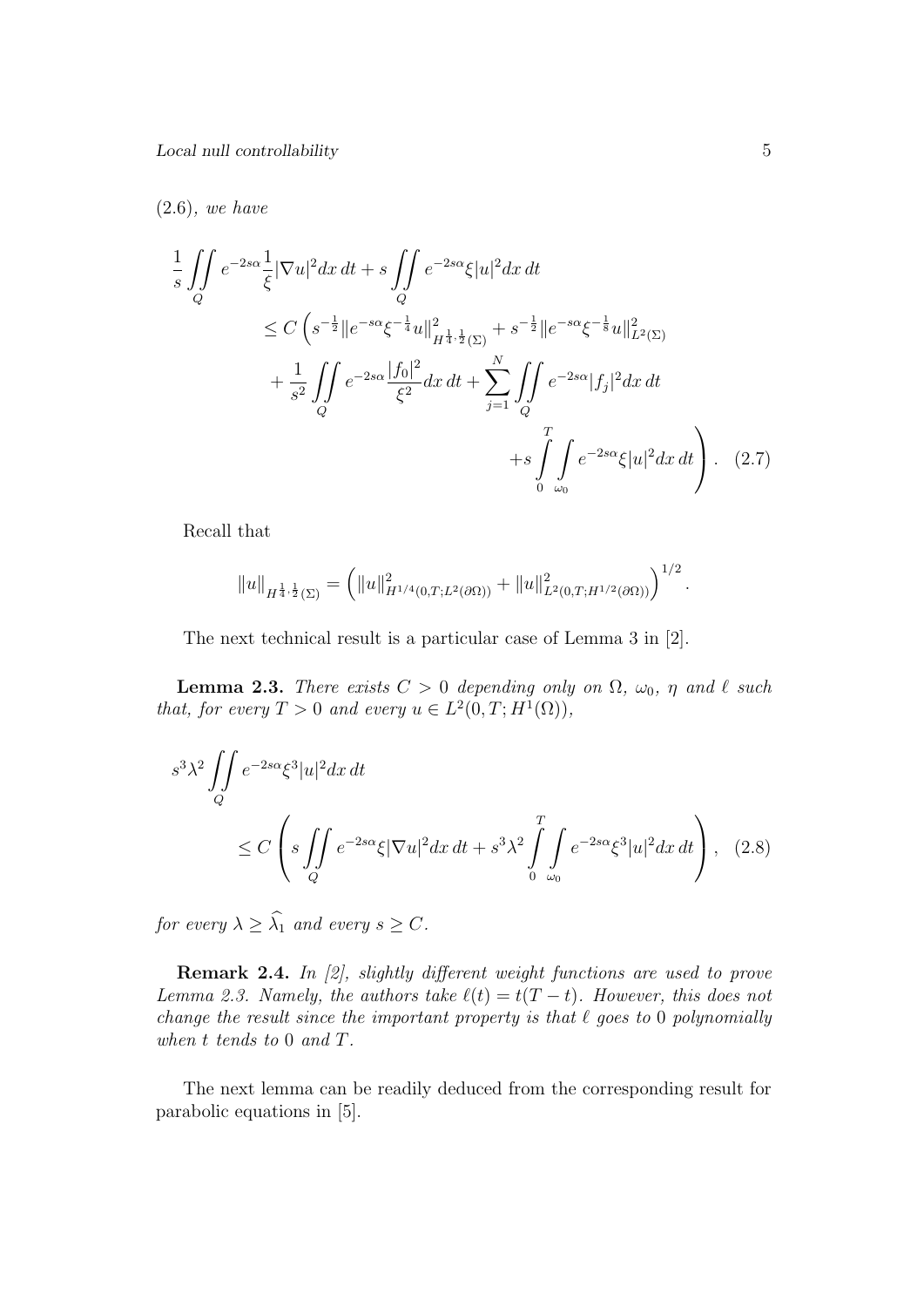**Lemma 2.5.** Let  $\zeta(x) = \exp(\lambda \eta(x))$  for  $x \in \Omega$ . Then, there exists  $C > 0$ depending only on  $\Omega$ ,  $\omega_0$  and  $\eta$  such that, for every  $u \in H_0^1(\Omega)$ ,

$$
\tau^6 \lambda^8 \int_{\Omega} e^{2\tau \zeta} \zeta^6 |u|^2 dx + \tau^4 \lambda^6 \int_{\Omega} e^{2\tau \zeta} \zeta^4 |\nabla u|^2 dx
$$
  
 
$$
\leq C \left( \tau^3 \lambda^4 \int_{\Omega} e^{2\tau \zeta} \zeta^3 |\Delta u|^2 dx + \tau^6 \lambda^8 \int_{\omega_0} e^{2\tau \zeta} \zeta^6 |u|^2 dx \right), \quad (2.9)
$$

for every  $\lambda \geq \widehat{\lambda}_2$  and every  $\tau \geq C$ .

The final technical result concerns the regularity of the solutions to the Stokes system that can be found in [8] (see also [9]).

**Lemma 2.6.** For every  $T > 0$  and every  $f \in L^2(Q)^N$ , there exists a unique solution  $u \in L^2(0,T;H^2(\Omega)^N) \cap H^1(0,T;H)$  to the Stokes system

| $u_t - \Delta u + \nabla p = f$ | in $Q$ ,      |
|---------------------------------|---------------|
| $\nabla \cdot u = 0$            | in $Q$ ,      |
| $u=0$                           | on $\Sigma$ , |
| $u(0) = 0$                      | in $\Omega$ , |

for some  $p \in L^2(0,T;H^1(\Omega))$ , and there exists a constant  $C > 0$  depending only on  $\Omega$  such that

$$
||u||_{L^{2}(0,T;H^{2}(\Omega)^{N})}^{2} + ||u||_{H^{1}(0,T;L^{2}(\Omega)^{N})}^{2} \leq C||f||_{L^{2}(Q)^{N}}^{2}.
$$
\n(2.10)

Furthermore, if  $f \in L^2(0,T;H^2(\Omega)^N) \cap H^1(0,T;L^2(\Omega)^N)$ , then  $u \in L^2(0,T;H^4(\Omega)^N) \cap H^1(0,T;H^2(\Omega)^N)$  and there exists a constant  $C > 0$ depending only on  $\Omega$  such that

$$
||u||_{L^{2}(0,T;H^{4}(\Omega)^{N})}^{2} + ||u||_{H^{1}(0,T;H^{2}(\Omega)^{N})}^{2} \leq C(||f||_{L^{2}(0,T;H^{2}(\Omega)^{N})}^{2} + ||f||_{H^{1}(0,T;L^{2}(\Omega)^{N})}^{2}.
$$
\n(2.11)

### 2.1 Proof of Proposition 2.1

Without any lack of generality, we treat the case of  $N = 2$  and  $i = 2$ . The arguments can be easily extended to the general case. We follow the ideas of [2]. In that paper, the arguments are based on the fact that  $\Delta \pi = 0$ , which is not the case here (recall that  $\pi$  appears in (2.4)). For this reason, let us first introduce  $(w, q)$  and  $(z, r)$ , the solutions of the following systems:

$$
\begin{cases}\n-w_t - \Delta w + \nabla q = \rho g & \text{in } Q, \\
\nabla \cdot w = 0 & \text{in } Q, \\
w = 0 & \text{on } \Sigma, \\
w(T) = 0 & \text{in } \Omega,\n\end{cases}
$$
\n(2.12)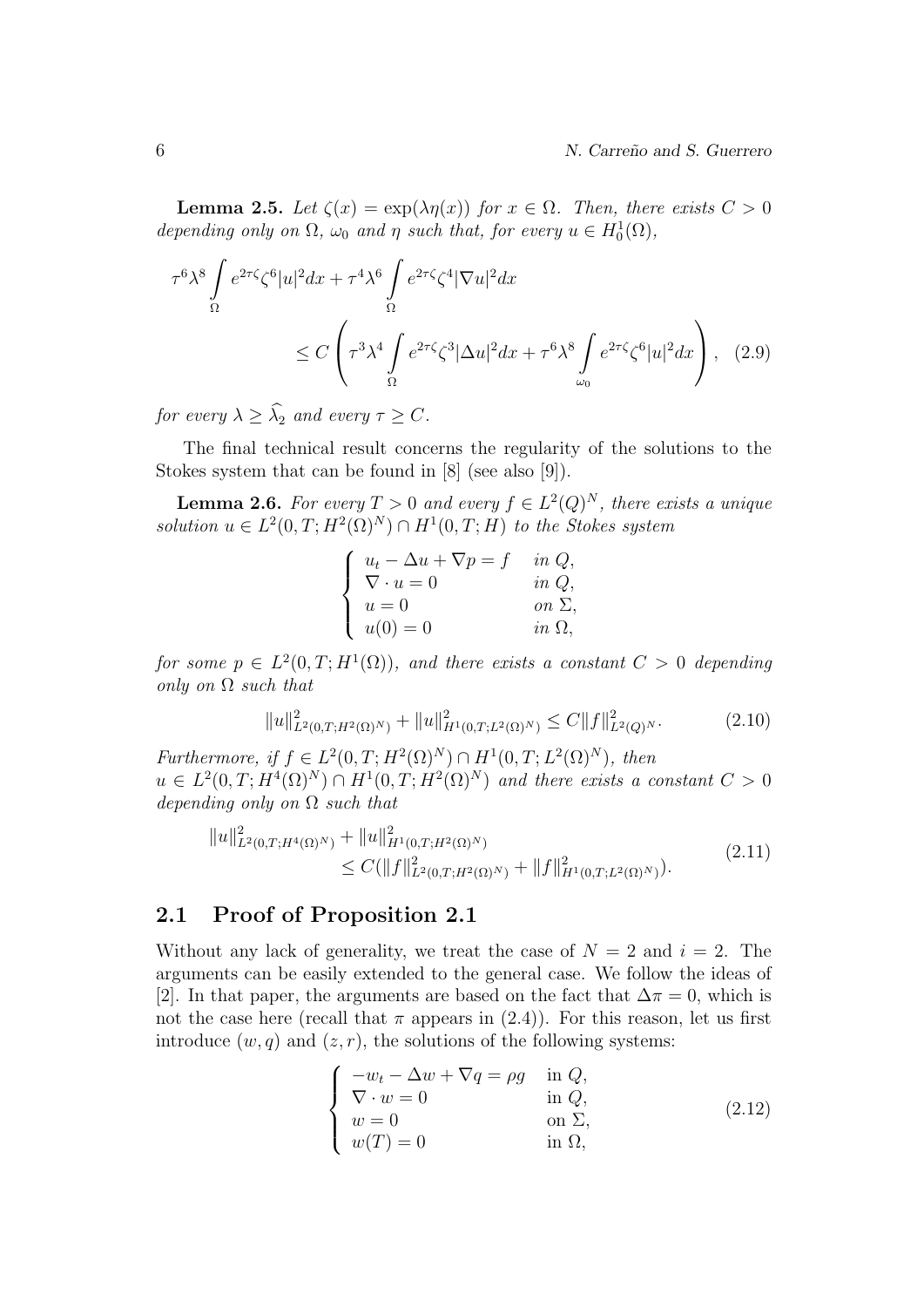and

$$
\begin{cases}\n-z_t - \Delta z + \nabla r = -\rho' \varphi & \text{in } Q, \\
\nabla \cdot z = 0 & \text{in } Q, \\
z = 0 & \text{on } \Sigma, \\
z(T) = 0 & \text{in } \Omega,\n\end{cases}
$$
\n(2.13)

where  $\rho(t) = e^{-\frac{3}{2} s \alpha^*}$ . Adding (2.12) and (2.13), we see that  $(w + z, q + r)$ solves the same system as  $(\rho \varphi, \rho \pi)$ , where  $(\varphi, \pi)$  is the solution to (2.4). By uniqueness of the Stokes system we have

$$
\rho \varphi = w + z \text{ and } \rho \pi = q + r. \tag{2.14}
$$

For system  $(2.12)$  we will use the regularity estimate  $(2.10)$ , namely

$$
||w||_{L^{2}(0,T;H^{2}(\Omega)^{2})}^{2} + ||w||_{H^{1}(0,T;L^{2}(\Omega)^{2})}^{2} \leq C||\rho g||_{L^{2}(Q)^{2}}^{2}, \tag{2.15}
$$

and for system (2.13) we will use the ideas of [2]. Using the divergence free condition on the equation of (2.13), we see that

$$
\Delta r = 0 \text{ in } Q.
$$

Then, we apply the operator  $\nabla\Delta = (\partial_1\Delta, \partial_2\Delta)$  to the equation satisfied by  $z_1$ and we denote  $\psi := \nabla \Delta z_1$ . We then have

$$
-\psi_t - \Delta \psi = -\nabla(\Delta(\rho'\varphi_1)) \text{ in } Q.
$$

We apply Lemma 2.2 to this equation and we obtain

$$
I(s; \psi) := \frac{1}{s} \iint_{Q} e^{-2s\alpha} \frac{1}{\xi} |\nabla \psi|^2 dx dt + s \iint_{Q} e^{-2s\alpha} \xi |\psi|^2 dx dt
$$
  
\n
$$
\leq C \left( s^{-\frac{1}{2}} \| e^{-s\alpha} \xi^{-\frac{1}{4}} \psi \|_{H^{\frac{1}{4}, \frac{1}{2}}(\Sigma)^2}^2 + s^{-\frac{1}{2}} \| e^{-s\alpha} \xi^{-\frac{1}{8}} \psi \|_{L^2(\Sigma)^2}^2 + \iint_{Q} e^{-2s\alpha} |\rho'|^2 |\Delta \varphi_1|^2 dx dt + s \int_{0}^{T} \int_{\omega_0} e^{-2s\alpha} \xi |\psi|^2 dx dt \right), \quad (2.16)
$$

for every  $\lambda \geq \widehat{\lambda}_0$  and  $s \geq \widehat{s}$ .

We divide the rest of the proof in several steps:

- In Step 1, using Lemmas 2.3 and 2.5, we estimate global integrals of  $z_1$ and  $z_2$  by the left-hand side of  $(2.16)$ .
- In Step 2, we deal with the boundary terms in  $(2.16)$ .
- In Step 3, we estimate all the local terms by a local term of  $\varphi_1$  and  $\epsilon I(s; \varphi)$  to conclude the proof.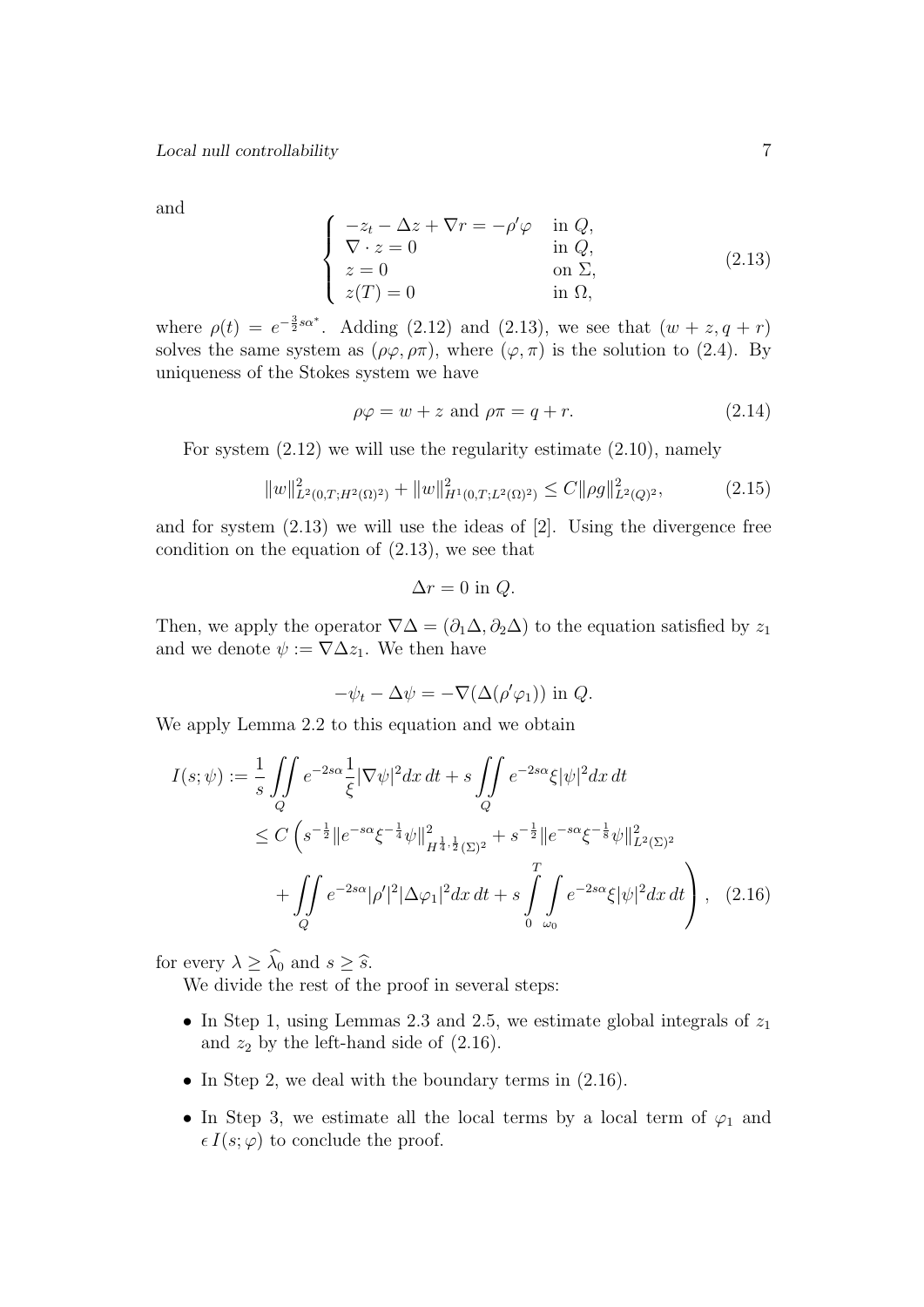Now, let us choose  $\lambda_0 = \max{\{\hat{\lambda}_0, \hat{\lambda}_1, \hat{\lambda}_2\}}$  so that Lemmas 2.3 and 2.5 can be applied and fix  $\lambda \geq \lambda_0$ . In the following, C will denote a generic constant depending on  $\Omega$ ,  $\omega$  and  $\lambda$ .

**Step 1.** *Estimate of*  $z_1$ . We use Lemma 2.3 with  $u = \Delta z_1$ :

$$
s^{3} \iint_{Q} e^{-2s\alpha} \xi^{3} |\Delta z_{1}|^{2} dx dt
$$
  
 
$$
\leq C \left( s \iint_{Q} e^{-2s\alpha} \xi |\psi|^{2} dx dt + s^{3} \int_{0}^{T} \int_{\omega_{0}} e^{-2s\alpha} \xi^{3} |\Delta z_{1}|^{2} dx dt \right), \quad (2.17)
$$

for every  $s \geq C$ .

Now, we apply Lemma 2.5 with  $u = z_1 \in H_0^1(\Omega)$  and we get:

$$
\tau^6 \int_{\Omega} e^{2\tau \zeta} \zeta^6 |z_1|^2 dx + \tau^4 \int_{\Omega} e^{2\tau \zeta} \zeta^4 |\nabla z_1|^2 dx
$$
  

$$
\leq C \left( \tau^3 \int_{\Omega} e^{2\tau \zeta} \zeta^3 |\Delta z_1|^2 dx + \tau^6 \int_{\omega_0} e^{2\tau \zeta} \zeta^6 |z_1|^2 dx \right),
$$

for every  $\tau \geq C$ . Now we take

$$
\tau = \frac{s}{\ell^8(t)}
$$

for s large enough so we have  $\tau \geq C$ . This yields to

$$
s^{6} \int_{\Omega} e^{2s\xi} \xi^{6} |z_{1}|^{2} dx + s^{4} \int_{\Omega} e^{2s\xi} \xi^{4} |\nabla z_{1}|^{2} dx
$$
  

$$
\leq C \left( s^{3} \int_{\Omega} e^{2s\xi} \xi^{3} |\Delta z_{1}|^{2} dx + s^{6} \int_{\omega_{0}} e^{2s\xi} \xi^{6} |z_{1}|^{2} dx \right), t \in (0, T),
$$

for every  $s \geq C$ . We multiply this inequality by

$$
\exp\left(-2s\frac{e^{2\lambda\|\eta\|_{\infty}}}{\ell^8(t)}\right),\,
$$

and we integrate in  $(0, T)$  to obtain

$$
s^{6} \iint_{Q} e^{-2s\alpha} \xi^{6} |z_{1}|^{2} dx dt + s^{4} \iint_{Q} e^{-2s\alpha} \xi^{4} |\nabla z_{1}|^{2} dx dt
$$
  

$$
\leq C \left( s^{3} \iint_{Q} e^{-2s\alpha} \xi^{3} |\Delta z_{1}|^{2} dx dt + s^{6} \int_{0}^{T} \int_{\omega_{0}} e^{-2s\alpha} \xi^{6} |z_{1}|^{2} dx dt \right),
$$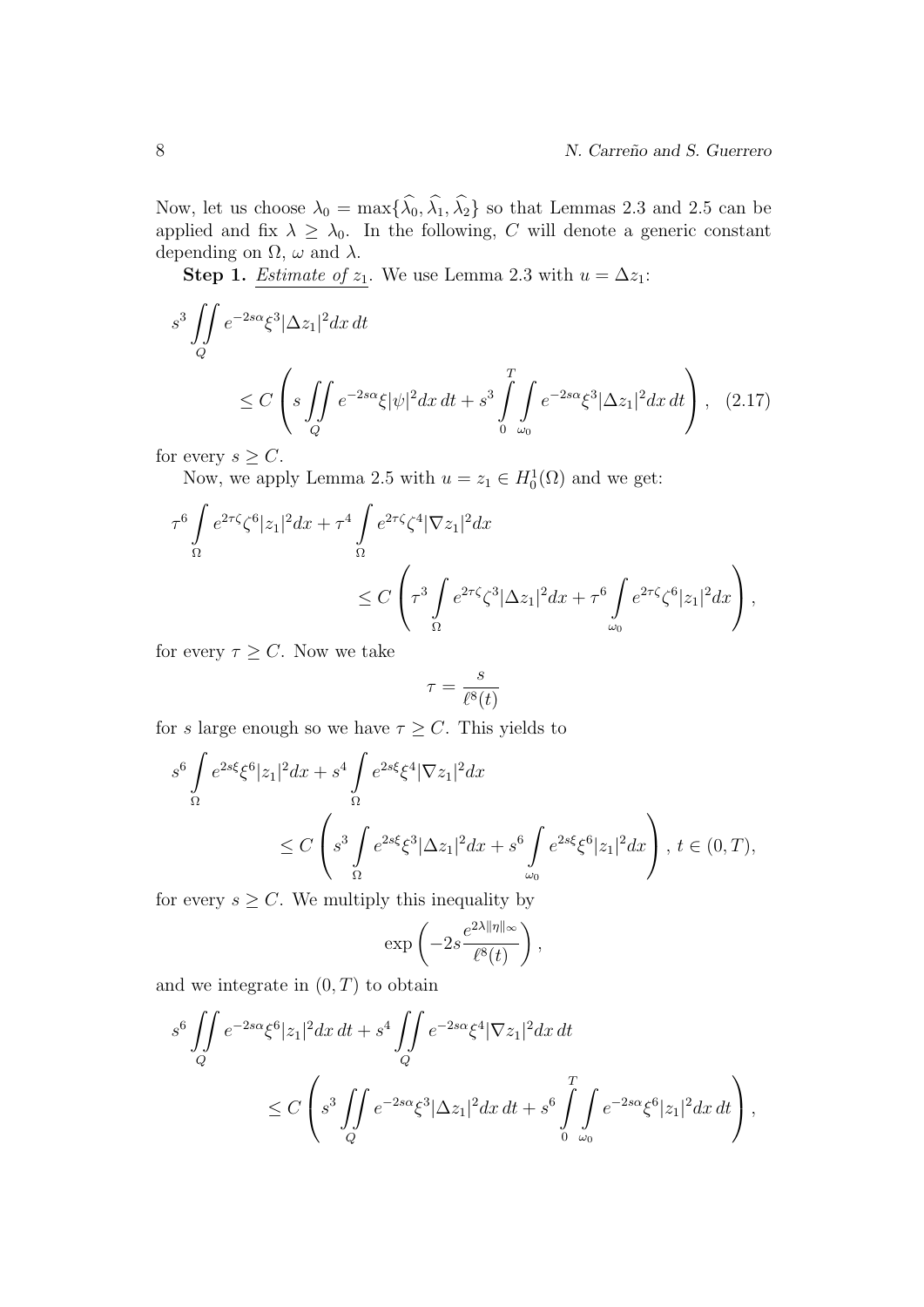for every  $s \geq C$ . Combining this with (2.17) we get the following estimate for  $z_1$ :

$$
s^{6} \iint_{Q} e^{-2s\alpha} \xi^{6} |z_{1}|^{2} dxdt + s^{4} \iint_{Q} e^{-2s\alpha} \xi^{4} |\nabla z_{1}|^{2} dxdt + s^{3} \iint_{Q} e^{-2s\alpha} \xi^{3} |\Delta z_{1}|^{2} dxdt
$$
  

$$
\leq C \left( s \iint_{Q} e^{-2s\alpha} \xi |\psi|^{2} dx dt + s^{3} \int_{\omega_{0}}^{T} \int_{\omega_{0}} e^{-2s\alpha} \xi^{3} |\Delta z_{1}|^{2} dx dt + s^{6} \int_{0}^{T} \int_{\omega_{0}} e^{-2s\alpha} \xi^{6} |z_{1}|^{2} dx dt \right), \quad (2.18)
$$

for every  $s \geq C$ .

*Estimate of*  $z_2$ . Now we will estimate a term in  $z_2$  by the left-hand side of  $(2.18)$ . From the divergence free condition on z we find

$$
s^{4} \iint_{Q} e^{-2s\alpha^{*}} (\xi^{*})^{4} |\partial_{2} z_{2}|^{2} dx dt = s^{4} \iint_{Q} e^{-2s\alpha^{*}} (\xi^{*})^{4} |\partial_{1} z_{1}|^{2} dx dt
$$
  

$$
\leq s^{4} \iint_{Q} e^{-2s\alpha} \xi^{4} |\nabla z_{1}|^{2} dx dt.
$$
 (2.19)

Since  $z_2|_{\partial\Omega} = 0$  and  $\Omega$  is bounded, we have that

$$
\int_{\Omega} |z_2|^2 dx \le C(\Omega) \int_{\Omega} |\partial_2 z_2| dx,
$$

and because  $\alpha^*$  and  $\xi^*$  do not depend on x, we also have

$$
s^{4} \iint\limits_{Q} e^{-2s\alpha^{*}} (\xi^{*})^{4} |z_{2}|^{2} dx dt \leq C(\Omega) s^{4} \iint\limits_{Q} e^{-2s\alpha^{*}} (\xi^{*})^{4} |\partial_{2} z_{2}|^{2} dx dt.
$$

Combining this with (2.19) we obtain

$$
s^4 \iint\limits_Q e^{-2s\alpha^*} (\xi^*)^4 |z_2|^2 dx \, dt \leq C s^4 \iint\limits_Q e^{-2s\alpha} \xi^4 |\nabla z_1|^2 dx \, dt. \tag{2.20}
$$

Now, observe that by (2.14), (2.15) and the fact that  $s^2e^{-2s\alpha}(\xi^*)^{9/4}$  is bounded we can estimate the third term in the right-hand side of (2.16). In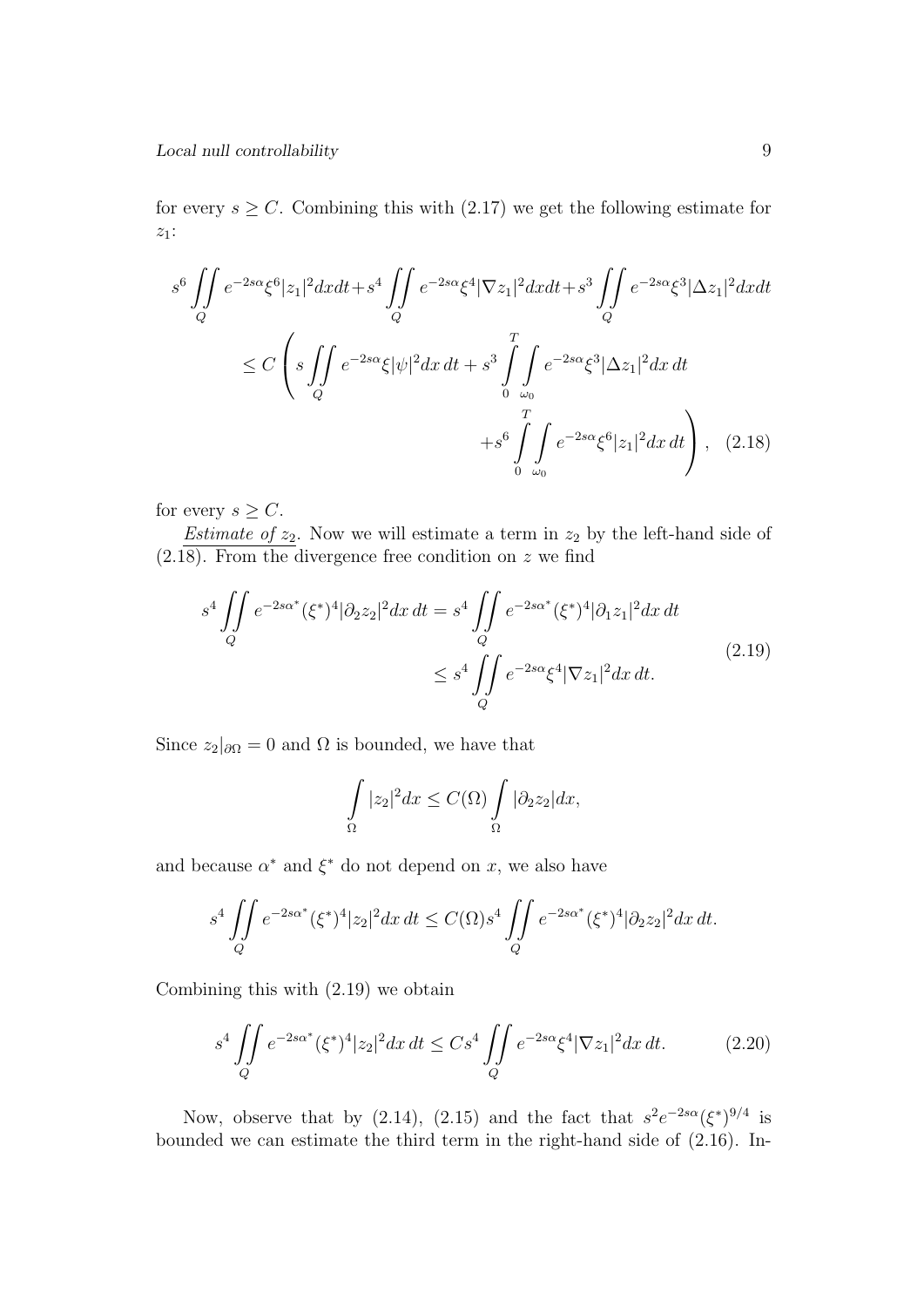deed,

$$
\iint_{Q} e^{-2s\alpha} |\rho'|^{2} |\Delta \varphi_{1}|^{2} dx dt = \iint_{Q} e^{-2s\alpha} |\rho'|^{2} |\rho|^{-2} |\Delta(\rho \varphi_{1})|^{2} dx dt
$$
  
\n
$$
\leq C \left( s^{2} \iint_{Q} e^{-2s\alpha} (\xi^{*})^{9/4} |\Delta w_{1}| dx dt + s^{2} \iint_{Q} e^{-2s\alpha} (\xi^{*})^{9/4} |\Delta z_{1}| dx dt \right)
$$
  
\n
$$
\leq C \left( ||\rho g||_{L^{2}(Q)^{2}}^{2} + s^{2} \iint_{Q} e^{-2s\alpha} (\xi^{*})^{3} |\Delta z_{1}| dx dt \right).
$$

Putting together (2.16), (2.18), (2.20) and this last inequality we have for the moment

$$
s^{6} \iint_{Q} e^{-2s\alpha} \xi^{6} |z_{1}|^{2} dxdt + s^{4} \iint_{Q} e^{-2s\alpha^{*}} (\xi^{*})^{4} |z_{2}|^{2} dxdt + s^{3} \iint_{Q} e^{-2s\alpha} \xi^{3} |\Delta z_{1}|^{2} dxdt + \frac{1}{s} \iint_{Q} e^{-2s\alpha} \frac{1}{\xi} |\nabla \psi|^{2} dx dt + s \iint_{Q} e^{-2s\alpha} \xi |\psi|^{2} dx dt \n\leq C \left( s^{-\frac{1}{2}} \|e^{-s\alpha} \xi^{-\frac{1}{4}} \psi\|_{H^{\frac{1}{4}, \frac{1}{2}}(\Sigma)^{2}}^{2} + s^{-\frac{1}{2}} \|e^{-s\alpha} \xi^{-\frac{1}{8}} \psi\|_{L^{2}(\Sigma)^{2}}^{2} + \| \rho g \|_{L^{2}(Q)^{2}}^{2} + s \int_{0}^{T} \int_{\omega_{0}} e^{-2s\alpha} \xi |\psi|^{2} dx dt + s^{3} \iint_{\omega_{0}} e^{-2s\alpha} \xi^{3} |\Delta z_{1}|^{2} dx dt + s^{6} \iint_{0}^{T} \int_{\omega_{0}} e^{-2s\alpha} \xi^{6} |z_{1}|^{2} dx dt \right), \quad (2.21)
$$

for every  $s \geq C$ .

Step 2. In this step we deal with the boundary terms in (2.21).

First, we treat the second boundary term in (2.21). Notice that, since  $\alpha$ and  $\xi$  coincide with  $\alpha^*$  and  $\xi^*$  respectively on  $\Sigma$ ,

$$
||e^{-s\alpha^*}\psi||_{L^2(\Sigma)^2}^2 \leq C||s^{\frac{1}{2}}e^{-s\alpha^*}(\xi^*)^{\frac{1}{2}}\psi||_{L^2(Q)^2}||s^{-\frac{1}{2}}e^{-s\alpha^*}(\xi^*)^{-\frac{1}{2}}\nabla\psi||_{L^2(Q)^2}
$$
  
 
$$
\leq C\left(s\iint\limits_{Q} e^{-2s\alpha^*}\xi^*|\psi|^2dx\,dt + \frac{1}{s}\iint\limits_{Q} e^{-2s\alpha^*}\frac{1}{\xi^*}|\nabla\psi|^2dx\,dt\right),
$$

so  $||e^{-s\alpha^*}\psi||^2_{L^2(\Sigma)^2}$  is bounded by the left-hand side of (2.21). On the other hand,

$$
s^{-\frac{1}{2}} \|e^{-s\alpha} \xi^{-\frac{1}{8}} \psi\|_{L^2(\Sigma)^2}^2 \leq C s^{-\frac{1}{2}} \|e^{-s\alpha} \psi\|_{L^2(\Sigma)^2}^2,
$$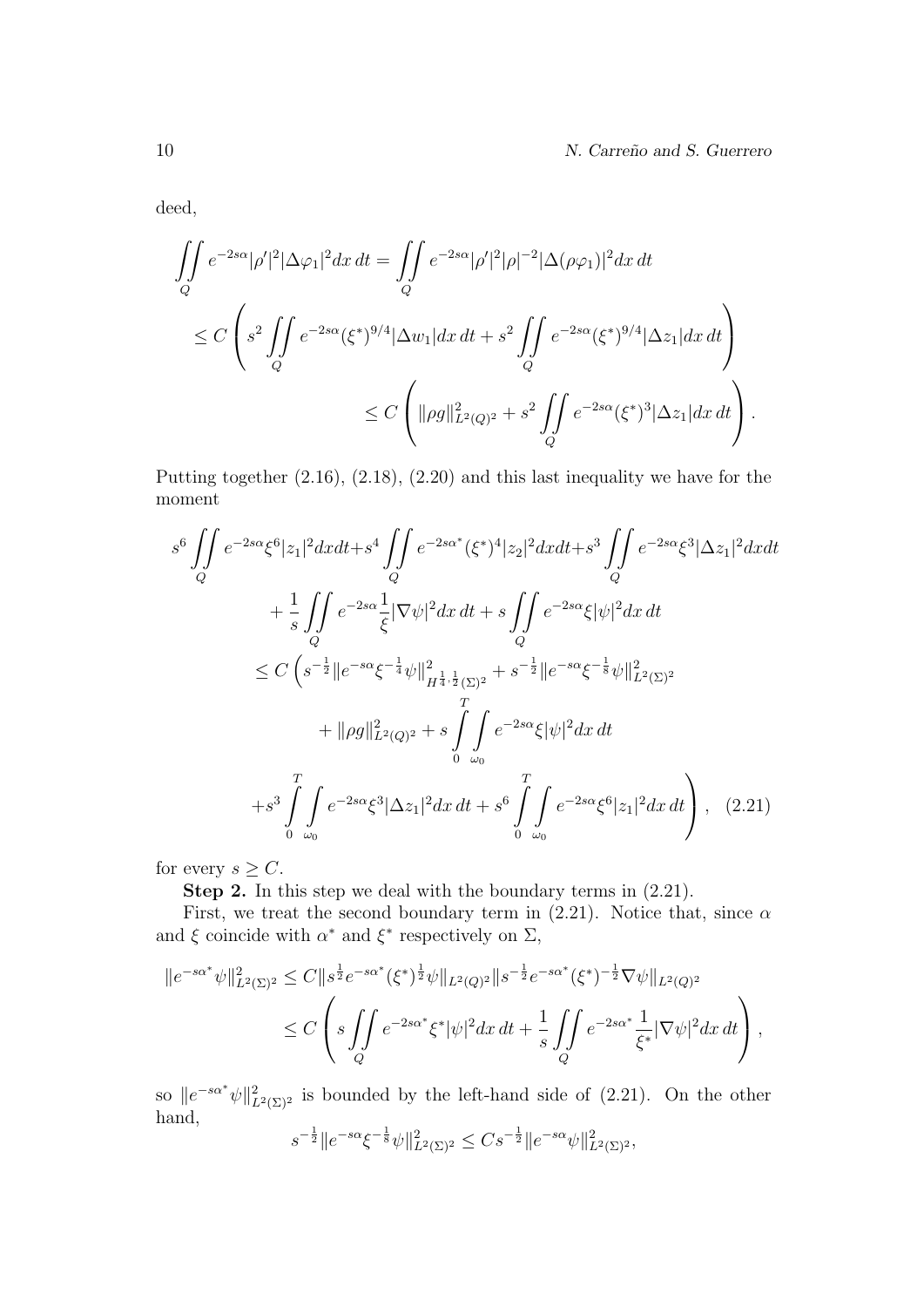and we can absorb  $s^{-\frac{1}{2}}||e^{-s\alpha}\psi||_{L^2(\Sigma)^2}^2$  by taking s large enough.

Now we treat the first boundary term in the right-hand side of (2.21). We will use regularity estimates to prove that  $z_1$  multiplied by a certain weight function is regular enough. First, let us observe that from (2.14) we readily have

$$
s^{4} \iint_{Q} e^{-2s\alpha^{*}} (\xi^{*})^{4} |\rho|^{2} |\varphi|^{2} dx dt
$$
  
 
$$
\leq 2s^{4} \iint_{Q} e^{-2s\alpha^{*}} (\xi^{*})^{4} |w|^{2} dx dt + 2s^{4} \iint_{Q} e^{-2s\alpha^{*}} (\xi^{*})^{4} |z|^{2} dx dt.
$$

Using the regularity estimate  $(2.15)$  for w we have

$$
s^4 \iint\limits_Q e^{-2s\alpha^*} (\xi^*)^4 |\rho|^2 |\varphi|^2 dx dt
$$
  
 
$$
\leq C \left( \|\rho g\|_{L^2(Q)^2}^2 + s^4 \iint\limits_Q e^{-2s\alpha^*} (\xi^*)^4 |z|^2 dx dt \right), \quad (2.22)
$$

thus the term  $||s^2 e^{-s\alpha^*} (\xi^*)^2 \rho \varphi||^2_{L^2(Q)^2}$  is bounded by the left-hand side of (2.21) and  $\|\rho g\|_{L^2(Q)^2}^2$ .

We define now

$$
\widetilde{z} := s e^{-s\alpha^*} (\xi^*)^{7/8} z, \widetilde{r} := s e^{-s\alpha^*} (\xi^*)^{7/8} r.
$$

From (2.13) we see that  $(\tilde{z}, \tilde{r})$  is the solution of the Stokes system:

$$
\begin{cases}\n-\tilde{z}_t - \Delta \tilde{z} + \nabla \tilde{r} = -se^{-s\alpha^*} (\xi^*)^{7/8} \rho' \varphi - (se^{-s\alpha^*} (\xi^*)^{7/8})_{t} z & \text{in } Q, \\
\tilde{\chi} = 0 & \text{in } Q, \\
\tilde{z} = 0 & \text{on } \Sigma, \\
\tilde{z}(T) = 0 & \text{in } \Omega.\n\end{cases}
$$

Taking into account that

$$
|\alpha_t^*| \le C(\xi^*)^{9/8}, \, |\rho'| \le C s \rho(\xi^*)^{9/8}
$$

and the regularity estimate (2.10) we have

$$
\begin{split} \|\tilde{z}\|_{L^2(0,T;H^2(\Omega)^2)\cap H^1(0,T;L^2(\Omega)^2)}^2 &\leq C \left( \|s^2 e^{-s\alpha^*} (\xi^*)^2 \rho \varphi\|_{L^2(Q)^2}^2 + \|s^2 e^{-s\alpha^*} (\xi^*)^2 z\|_{L^2(Q)^2}^2 \right), \end{split}
$$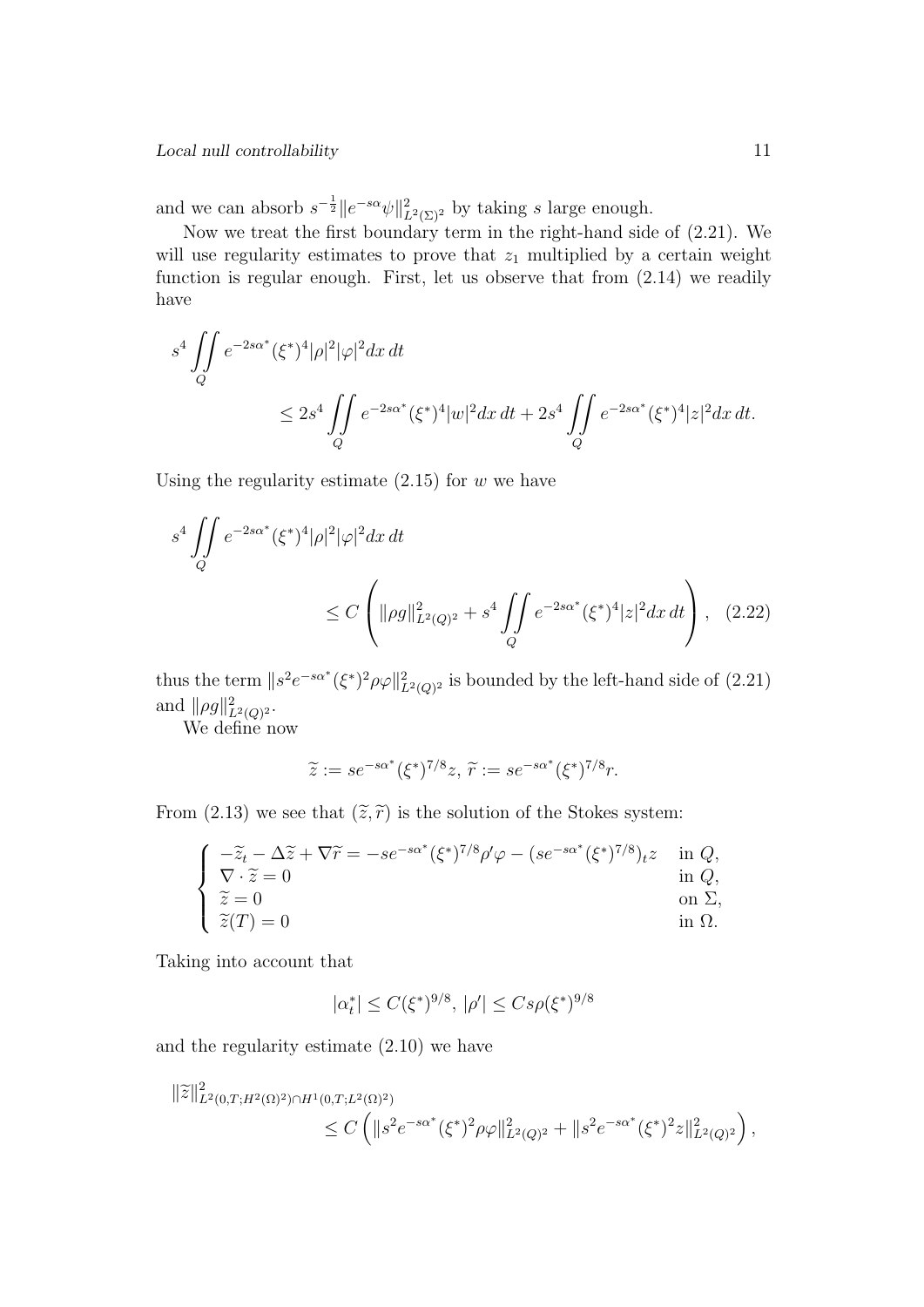thus, from (2.22),  $||se^{-s\alpha^*}(\xi^*)^{7/8}z||^2_{L^2(0,T;H^2(\Omega)^2)\cap H^1(0,T;L^2(\Omega)^2)}$  is bounded by the left-hand side of  $(2.21)$  and  $\|\rho g\|_{L^2(Q)^2}^2$ . From  $(2.14)$ ,  $(2.15)$  and this last inequality we have that

$$
||se^{-s\alpha^*}(\xi^*)^{7/8}\rho\varphi||^2_{L^2(0,T;H^2(\Omega)^2)\cap H^1(0,T;L^2(\Omega)^2)} \leq C\left(||\rho g||^2_{L^2(Q)^2} + ||\tilde{z}||^2_{L^2(0,T;H^2(\Omega)^2)\cap H^1(0,T;L^2(\Omega)^2)}\right),
$$

and thus  $\|se^{-s\alpha^*}(\xi^*)^{7/8}\rho\varphi\|^2_{L^2(0,T;H^2(\Omega)^2)\cap H^1(0,T;L^2(\Omega)^2)}$  is bounded by the lefthand side of  $(2.21)$  and  $\|\rho g\|_{L^2(Q)^2}^2$ .

Next, let

$$
\widehat{z} := e^{-s\alpha^*} (\xi^*)^{-1/4} z, \, \widehat{r} := e^{-s\alpha^*} (\xi^*)^{-1/4} r.
$$

From (2.13),  $(\hat{z}, \hat{r})$  is the solution of the Stokes system:

$$
\begin{cases}\n-\hat{z}_t - \Delta \hat{z} + \nabla \hat{r} = -e^{-s\alpha^*} (\xi^*)^{-1/4} \rho' \varphi - (e^{-s\alpha^*} (\xi^*)^{-1/4})_t z & \text{in } Q, \\
\nabla \cdot \hat{z} = 0 & \text{in } Q, \\
\hat{z} = 0 & \text{on } \Sigma, \\
\hat{z}(T) = 0 & \text{in } \Omega.\n\end{cases}
$$

From the previous estimates, it is not difficult to see that the right-hand side of this system is in  $L^2(0,T;H^2(\Omega)^2) \cap H^1(0,T;L^2(\Omega)^2)$ , and thus, using the regularity estimate (2.11), we have

$$
\begin{split} \|\hat{z}\|_{L^{2}(0,T;H^{4}(\Omega)^{2})\cap H^{1}(0,T;H^{2}(\Omega)^{2})}^{2} \\ &\leq C\left(\|se^{-s\alpha^{*}}(\xi^{*})^{7/8}\rho\varphi\|_{L^{2}(0,T;H^{2}(\Omega)^{2})\cap H^{1}(0,T;L^{2}(\Omega)^{2})}\right. \\ &\left.+\|se^{-s\alpha^{*}}(\xi^{*})^{7/8}z\|_{L^{2}(0,T;H^{2}(\Omega)^{2})\cap H^{1}(0,T;L^{2}(\Omega)^{2})}\right). \end{split}
$$

In particular,  $e^{-s\alpha^*}(\xi^*)^{-1/4}\psi \in L^2(0,T;H^1(\Omega)^2) \cap H^1(0,T;H^{-1}(\Omega)^2)$  (recall that  $\psi = \nabla \Delta z_1$  and

$$
||e^{-s\alpha^*}(\xi^*)^{-1/4}\psi||^2_{L^2(0,T;H^1(\Omega)^2)} \text{ and } ||e^{-s\alpha^*}(\xi^*)^{-1/4}\psi||^2_{H^1(0,T;H^{-1}(\Omega)^2)} \qquad (2.23)
$$

are bounded by the left-hand side of  $(2.21)$  and  $\|\rho g\|_{L^2(Q)^2}^2$ .

To end this step, we use the following trace inequality

$$
s^{-1/2} \|e^{-s\alpha} \xi^{-\frac{1}{4}} \psi\|_{H^{\frac{1}{4},\frac{1}{2}}(\Sigma)^2}^2 = s^{-1/2} \|e^{-s\alpha^*} (\xi^*)^{-\frac{1}{4}} \psi\|_{H^{\frac{1}{4},\frac{1}{2}}(\Sigma)^2}^2
$$
  

$$
\leq C s^{-1/2} \left( \|e^{-s\alpha^*} (\xi^*)^{-1/4} \psi\|_{L^2(0,T;H^1(\Omega)^2)}^2 + \|e^{-s\alpha^*} (\xi^*)^{-1/4} \psi\|_{H^1(0,T;H^{-1}(\Omega)^2)}^2 \right).
$$

By taking s large enough in (2.21), the boundary term  $s^{-1/2}$   $||e^{-s\alpha} \xi^{-\frac{1}{4}} \psi||^2$  $H^{\frac{1}{4},\frac{1}{2}}(\Sigma)^2$ can be absorbed by the terms in (2.23) and step 2 is finished.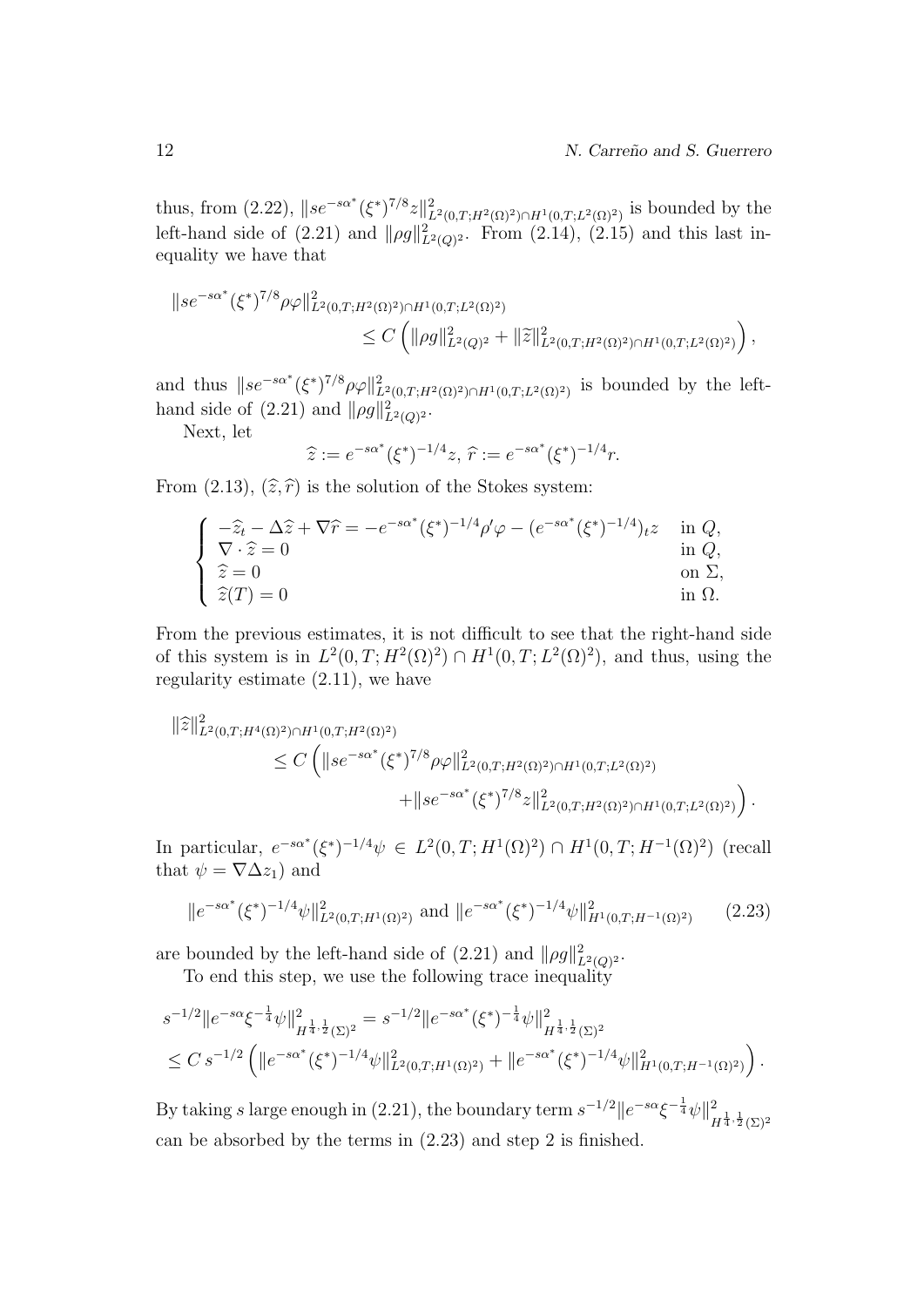Thus, at this point we have

$$
s^{4} \iint_{Q} e^{-2s\alpha^{*}} (\xi^{*})^{4} |\rho|^{2} |\varphi|^{2} dx dt + s^{3} \iint_{Q} e^{-2s\alpha} \xi^{3} |\Delta z_{1}|^{2} dx dt + \frac{1}{s} \iint_{Q} e^{-2s\alpha} \frac{1}{\xi} |\Delta^{2} z_{1}|^{2} dx dt + s \iint_{Q} e^{-2s\alpha} \xi |\nabla \Delta z_{1}|^{2} dx dt \n\leq C \left( ||\rho g||^{2}_{L^{2}(Q)^{2}} + s^{6} \int_{0}^{T} \int_{\omega_{0}} e^{-2s\alpha} \xi^{6} |z_{1}|^{2} dx dt + s \int_{0}^{T} \int_{\omega_{0}} e^{-2s\alpha} \xi |\nabla \Delta z_{1}|^{2} dx dt + s^{3} \int_{0}^{T} \int_{\omega_{0}} e^{-2s\alpha} \xi^{3} |\Delta z_{1}|^{2} dx dt \right),
$$
\n(2.24)

for every  $s \geq C$ .

Step 3. In this step we estimate the two last local terms in the right-hand side of  $(2.24)$  in terms of local terms of  $z_1$  and the left-hand side of  $(2.24)$ multiplied by small constants. Finally, we make the final arrangements to obtain (2.5).

We start with the term  $\nabla \Delta z_1$  and we follow a standard approach. Let  $\omega_1$ be an open subset such that  $\omega_0 \in \omega_1 \in \omega$  and let  $\rho_1 \in C_c^2(\omega_1)$  with  $\rho_1 \equiv 1$  in  $\omega_0$  and  $\rho_1 \geq 0$ . Then, by integrating by parts we get

$$
s\int_{0}^{T}\int_{\omega_0} e^{-2s\alpha}\xi |\nabla \Delta z_1|^2 dx dt \leq s\int_{0}^{T}\int_{\omega_1} \rho_1 e^{-2s\alpha}\xi |\nabla \Delta z_1|^2 dx dt
$$
  
=  $-s\int_{0}^{T}\int_{\omega_1} \rho_1 e^{-2s\alpha}\xi \Delta^2 z_1 \Delta z_1 dx dt + \frac{s}{2}\int_{0}^{T}\int_{\omega_1} \Delta(\rho_1 e^{-2s\alpha}\xi) |\Delta z_1|^2 dx dt.$ 

Using Cauchy-Schwarz's inequality for the first term and

$$
|\Delta(\rho_1 e^{-2s\alpha}\xi)| \le Cs^2 e^{-2s\alpha}\xi^3, \ s \ge C
$$

for the second one, we obtain for every  $\epsilon > 0$ 

$$
s \int_{0}^{T} \int_{\omega_0} e^{-2s\alpha} \xi |\nabla \Delta z_1|^2 dx dt
$$
  

$$
\leq \frac{\epsilon}{s} \int_{0}^{T} \int_{\omega_1} e^{-2s\alpha} \frac{1}{\xi} |\Delta^2 z_1|^2 dx dt + C(\epsilon) s^3 \int_{0}^{T} \int_{\omega_1} e^{-2s\alpha} \xi^3 |\Delta z_1|^2 dx dt,
$$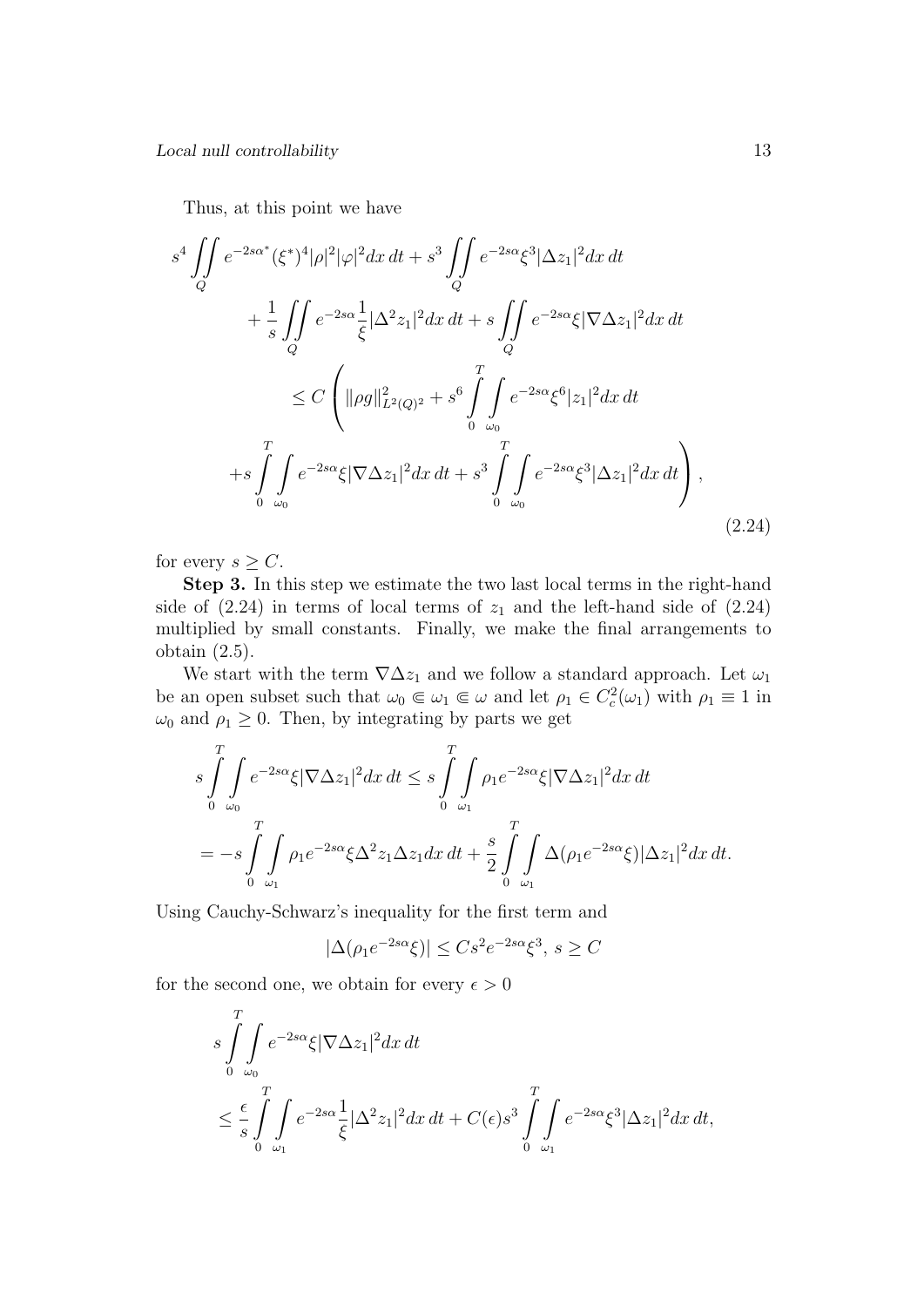for every  $s \geq C$ .

Let us now estimate  $\Delta z_1$ . Let  $\rho_2 \in C_c^2(\omega)$  with  $\rho_2 \equiv 1$  in  $\omega_1$  and  $\rho_2 \geq 0$ . Then, by integrating by parts we get

$$
s^3 \int_{0}^{T} \int_{\omega_1} e^{-2s\alpha} \xi^3 |\Delta z_1|^2 dx dt \leq s^3 \int_{0}^{T} \int_{\omega} \rho_2 e^{-2s\alpha} \xi^3 |\Delta z_1|^2 dx dt
$$
  
=  $2s^3 \int_{0}^{T} \int_{\omega} \nabla (\rho_2 e^{-2s\alpha} \xi^3) \nabla \Delta z_1 \cdot z_1 dx dt + s^3 \int_{0}^{T} \int_{\omega} \Delta (\rho_2 e^{-2s\alpha} \xi^3) \Delta z_1 \cdot z_1 dx dt$   
+  $s^3 \int_{0}^{T} \int_{\omega} \rho_2 e^{-2s\alpha} \xi^3 \Delta^2 z_1 \cdot z_1 dx dt$ .

Using

$$
|\nabla(\rho_2 e^{-2s\alpha}\xi^3)| \leq Cse^{-2s\alpha}\xi^4, \ s \geq C,
$$

for the first term in the right-hand side of this last inequality,

$$
|\Delta(\rho_2 s^3 e^{-2s\alpha} \xi^3)| \leq Cs^5 e^{-2s\alpha} \xi^5, \ s \geq C,
$$

for the second one and Cauchy-Schwarz's inequality we obtain for every  $\epsilon > 0$ 

$$
s^3 \int_{0}^{T} \int_{\omega_1} e^{-2s\alpha} \xi^3 |\Delta z_1|^2 dx dt
$$
  
\n
$$
\leq \epsilon \left( \frac{1}{s} \int_{0}^{T} \int_{\omega} e^{-2s\alpha} \frac{1}{\xi} |\Delta^2 z_1|^2 dx dt + s \int_{0}^{T} \int_{\omega} e^{-2s\alpha} \xi |\nabla \Delta z_1|^2 dx dt \right)
$$
  
\n
$$
+ s^3 \int_{0}^{T} \int_{\omega} e^{-2s\alpha} \xi^3 |\Delta z_1|^2 dx dt \right) + C(\epsilon) s^7 \int_{0}^{T} \int_{\omega} e^{-2s\alpha} \xi^7 |z_1|^2 dx dt,
$$

for every  $s \geq C$ .

Finally, from  $(2.14)$  and  $(2.15)$  we readily obtain

$$
s^7 \int_{0}^{T} \int_{\omega} e^{-2s\alpha} \xi^7 |z_1|^2 dx dt
$$
  
\n
$$
\leq 2s^7 \int_{0}^{T} \int_{\omega} e^{-2s\alpha} \xi^7 |\rho|^2 |\varphi_1|^2 dx dt + 2s^7 \int_{0}^{T} \int_{\omega} e^{-2s\alpha} \xi^7 |w_1|^2 dx dt
$$
  
\n
$$
\leq 2s^7 \int_{0}^{T} \int_{\omega} e^{-2s\alpha} \xi^7 |\rho|^2 |\varphi_1|^2 dx dt + C ||\rho g||^2_{L^2(Q)^2}.
$$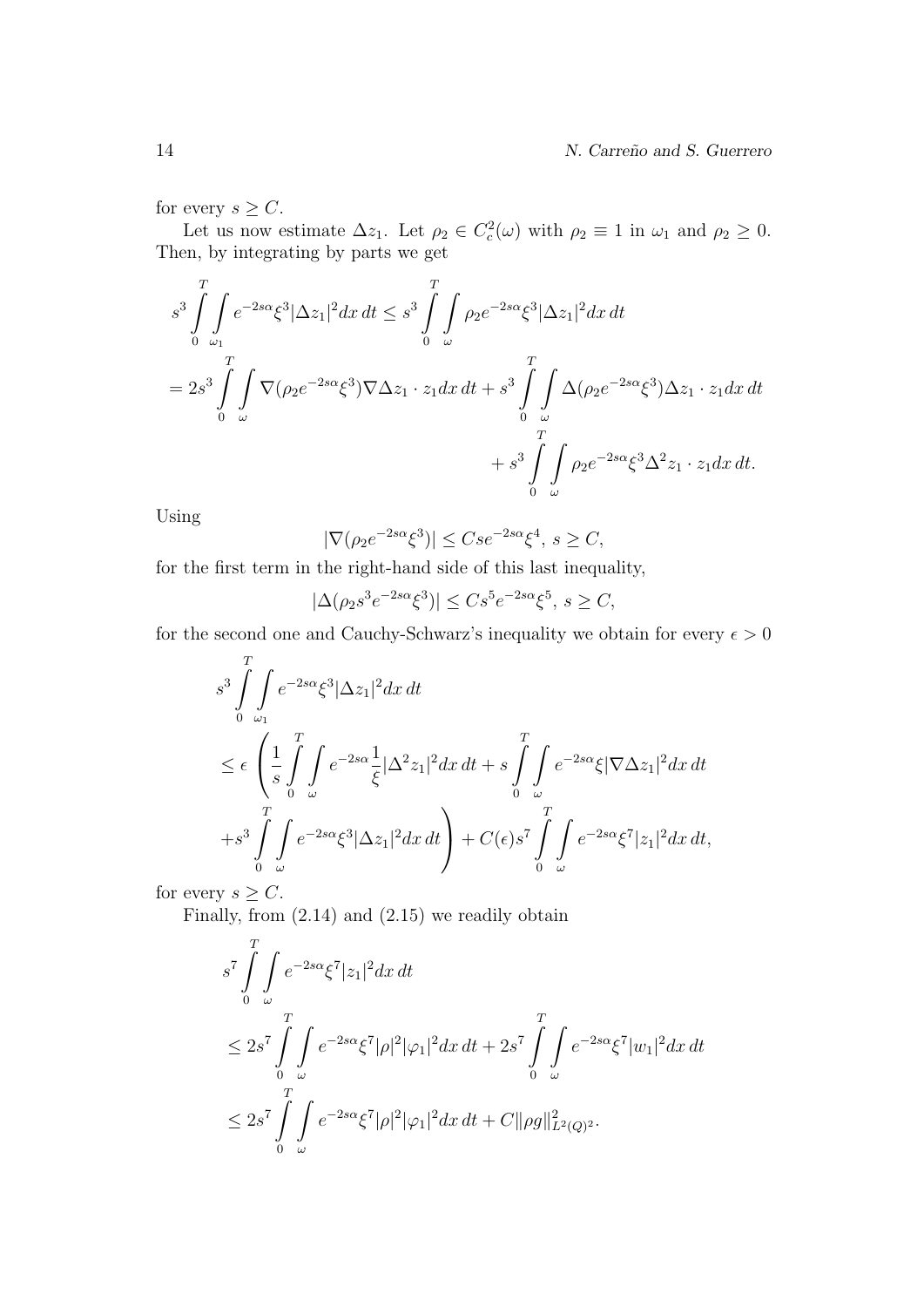This concludes the proof of Proposition 2.1.

## 3 Null controllability of the linear system

Here we are concerned with the null controllability of the system

$$
\begin{cases}\ny_t - \Delta y + \nabla p = f + v \mathbb{1}_{\omega} & \text{in } Q, \\
\nabla \cdot y = 0 & \text{in } Q, \\
y = 0 & \text{on } \Sigma, \\
y(0) = y^0 & \text{in } \Omega,\n\end{cases}
$$
\n(3.1)

where  $y^0 \in V$ , f is in an appropiate weighted space and the control  $v \in$  $L^2(\omega \times (0,T))^N$  is such that  $v_i = 0$  for some  $i \in \{1, \ldots, N\}.$ 

Before dealing with the null controllability of (3.1), we will deduce a new Carleman inequality with weights not vanishing at  $t = 0$ . To this end, let us introduce the following weight functions:

$$
\beta(x,t) = \frac{e^{2\lambda \|\eta\|_{\infty}} - e^{\lambda \eta(x)}}{\tilde{\ell}^{8}(t)}, \ \gamma(x,t) = \frac{e^{\lambda \eta(x)}}{\tilde{\ell}^{8}(t)}, \n\beta^{*}(t) = \max_{x \in \overline{\Omega}} \beta(x,t), \ \gamma^{*}(t) = \min_{x \in \overline{\Omega}} \gamma(x,t), \n\widehat{\beta}(t) = \min_{x \in \overline{\Omega}} \beta(x,t), \ \widehat{\gamma}(t) = \max_{x \in \overline{\Omega}} \gamma(x,t),
$$
\n(3.2)

where

$$
\tilde{\ell}(t) = \begin{cases} \|\ell\|_{\infty} & 0 \le t \le T/2, \\ \ell(t) & T/2 < t \le T. \end{cases}
$$

**Lemma 3.1.** Let  $i \in \{1, ..., N\}$  and let s and  $\lambda$  be like in Proposition 2.1. Then, there exists a constant  $C > 0$  (depending on s and  $\lambda$ ) such that every solution  $\varphi$  of (2.4) satisfies:

$$
\iint\limits_{Q} e^{-5s\beta^*} (\gamma^*)^4 |\varphi|^2 dx dt + ||\varphi(0)||^2_{L^2(\Omega)^N}
$$
\n
$$
\leq C \left( \iint\limits_{Q} e^{-3s\beta^*} |g|^2 dx dt + \sum\limits_{j=1, j\neq i}^N \int\limits_{Q}^T \int\limits_{\omega} e^{-2s\widehat{\beta} - 3s\beta^*} \widehat{\gamma}^7 |\varphi_j|^2 dx dt \right). \tag{3.3}
$$

Proof: We start by an a priori estimate for the Stokes system (2.4). To do this, we introduce a function  $\nu \in C^1([0,T])$  such that

$$
\nu \equiv 1
$$
 in  $[0, T/2]$ ,  $\nu \equiv 0$  in  $[3T/4, T]$ .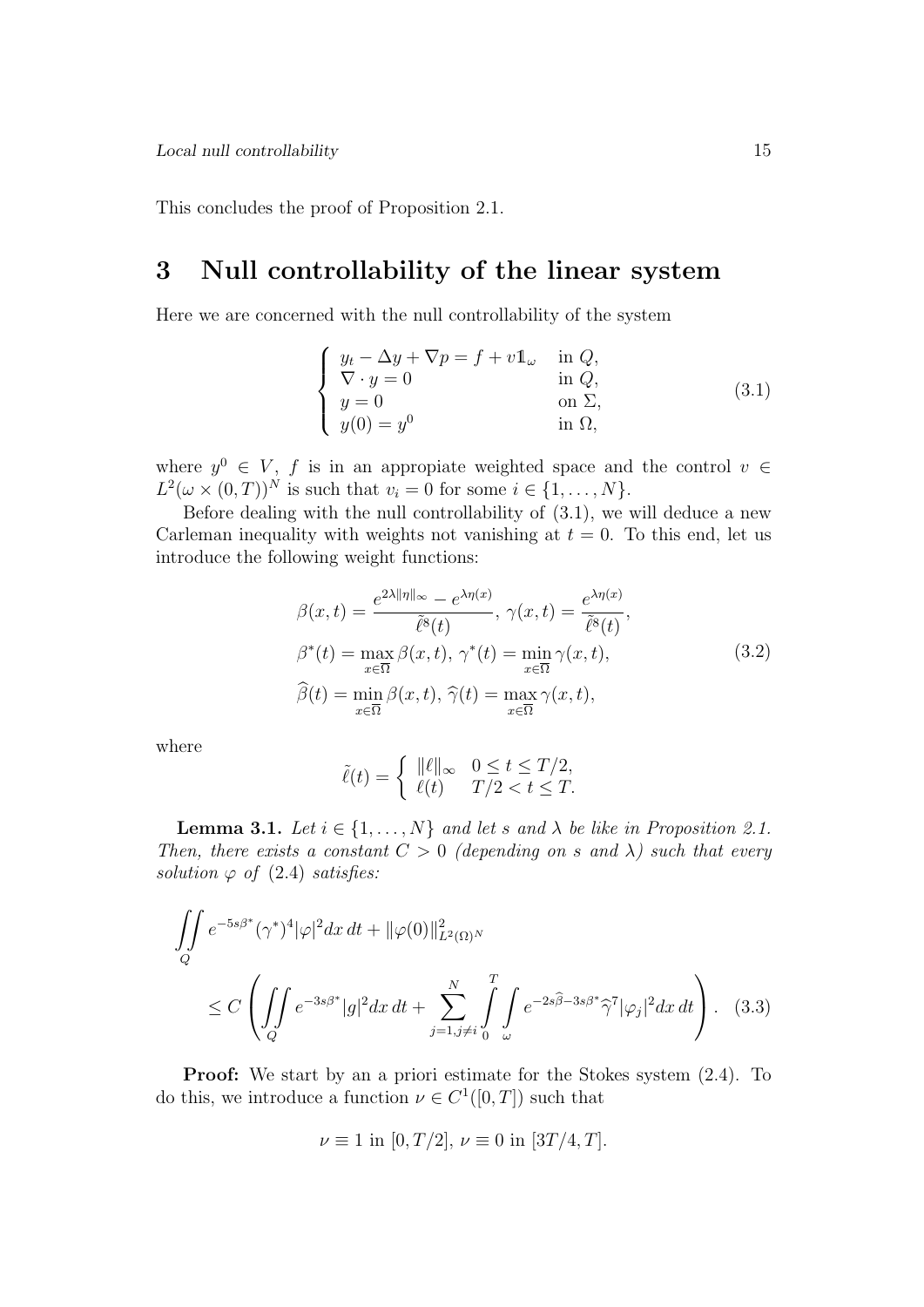We easily see that  $(\nu\varphi, \nu\pi)$  satisfies

$$
\begin{cases}\n-(\nu\varphi)_t - \Delta(\nu\varphi) + \nabla(\nu\varphi) = \nu g - \nu'\varphi & \text{in } Q, \\
\nabla \cdot (\nu\varphi) = 0 & \text{in } Q, \\
(\nu\varphi) = 0 & \text{on } \Sigma, \\
(\nu\varphi)(T) = 0 & \text{in } \Omega,\n\end{cases}
$$

thus we have the energy estimate

$$
\|\nu\varphi\|_{L^2(0,T;H^1(\Omega)^N)}^2 + \|\nu\varphi\|_{L^\infty(0,T;L^2(\Omega)^N)}^2 \leq C(\|\nu g\|_{L^2(Q)^N}^2 + \|\nu'\varphi\|_{L^2(Q)^N}^2),
$$

from which we readily obtain

 $\|\varphi\|_{L^2(0,T/2;L^2(\Omega)^N)}^2 + \|\varphi(0)\|_{L^2(\Omega)^N}^2 \leq C(\|g\|_{L^2(0,3T/4;L^2(\Omega)^N)}^2 + \|\varphi\|_{L^2(T/2,3T/4;L^2(\Omega)^N)}^2).$ From this last inequality, and the fact that

$$
e^{-3s\beta^*} \ge C > 0
$$
,  $\forall t \in [0, 3T/4]$  and  $e^{-5s\alpha^*}(\xi^*)^4 \ge C > 0$ ,  $\forall t \in [T/2, 3T/4]$ 

we have

$$
\int_{0}^{T/2} \int_{\Omega} e^{-5s\beta^{*}} (\gamma^{*})^{4} |\varphi|^{2} dx dt + ||\varphi(0)||_{L^{2}(\Omega)^{N}}^{2} \n\leq C \left( \int_{0}^{3T/4} \int_{\Omega} e^{-3s\beta^{*}} |g|^{2} dx dt + \int_{T/2}^{3T/4} \int_{\Omega} e^{-5s\alpha^{*}} (\xi^{*})^{4} |\varphi|^{2} dx dt \right).
$$
\n(3.4)

Note that, since  $\alpha = \beta$  in  $\Omega \times (T/2, T)$ , we have:

$$
\int_{T/2}^{T} \int_{\Omega} e^{-5s\beta^*} (\gamma^*)^4 |\varphi|^2 dx dt = \int_{T/2}^{T} \int_{\Omega} e^{-5s\alpha^*} (\xi^*)^4 |\varphi|^2 dx dt
$$
  

$$
\leq C \iint_{Q} e^{-5s\alpha^*} (\xi^*)^4 |\varphi|^2 dx dt,
$$

and by the Carleman inequality of Proposition 2.1

$$
\iint_{T/2}^{T} \int_{\Omega} e^{-5s\beta^*} (\gamma^*)^4 |\varphi|^2 dx dt
$$
\n
$$
\leq C \left( \iint_{Q} e^{-3s\alpha^*} |g|^2 dx dt + \sum_{j=1, j\neq i}^{N} \int_{0}^{T} \int_{\omega} e^{-2s\widehat{\alpha} - 3s\alpha^*} (\widehat{\xi})^7 |\varphi_j|^2 dx dt \right).
$$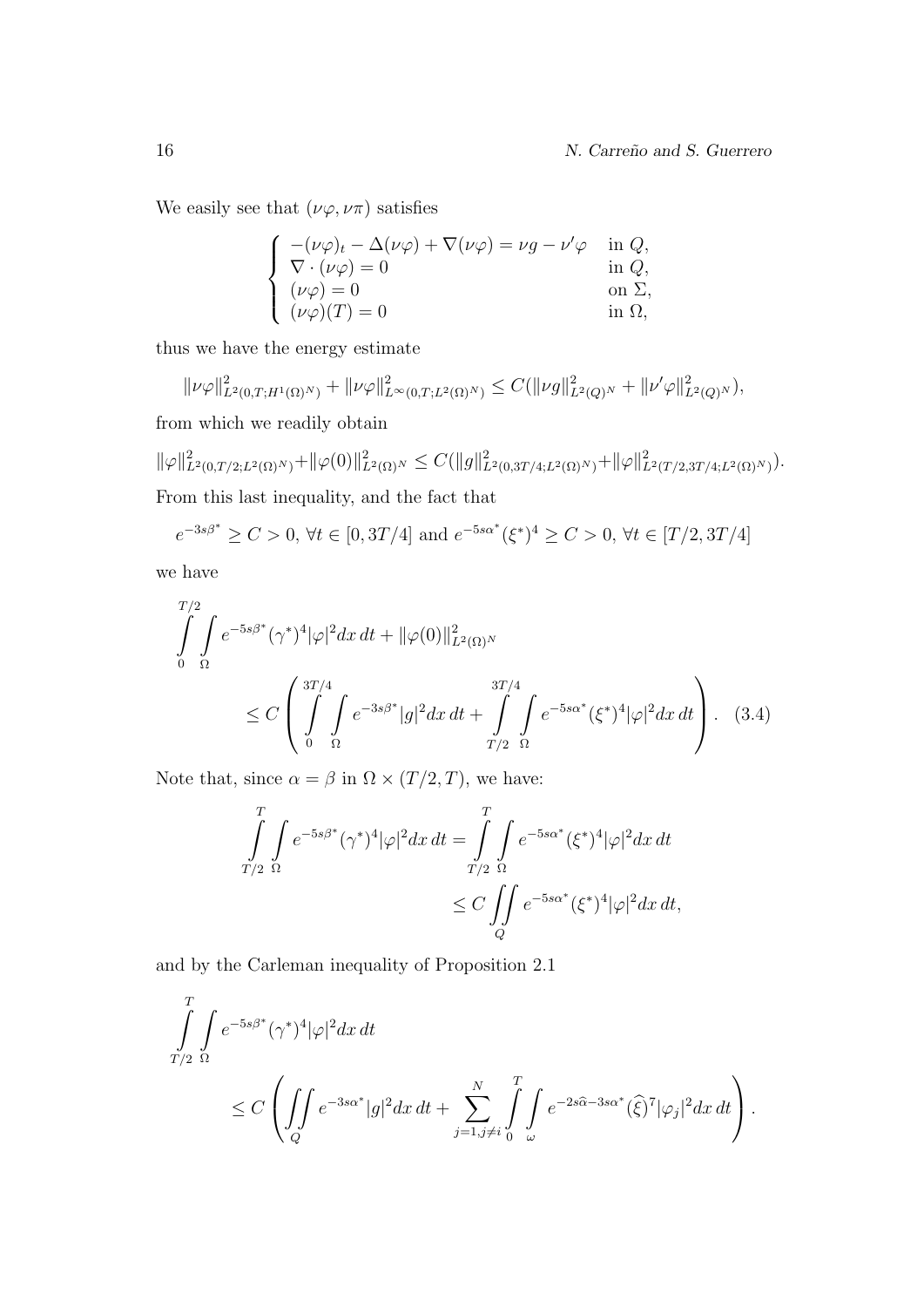Since

$$
e^{-3s\beta^*}, e^{-2s\hat{\beta}-3s\beta^*}\hat{\gamma}^7 \ge C > 0, \forall t \in [0, T/2],
$$

we can readily get

$$
\int_{T/2}^{T} \int_{\Omega} e^{-5s\beta^*} (\gamma^*)^4 |\varphi|^2 dx dt
$$
\n
$$
\leq C \left( \iint_{Q} e^{-3s\beta^*} |g|^2 dx dt + \sum_{j=1, j\neq i}^{N} \int_{0}^{T} \int_{\omega} e^{-2s\widehat{\beta} - 3s\beta^*} \widehat{\gamma}^7 |\varphi_j|^2 dx dt \right),
$$

which, together with (3.4), yields (3.3).

Now we will prove the null controllability of (3.1). Actually, we will prove the existence of a solution for this problem in an appropriate weighted space.

Let us set

$$
Ly = y_t - \Delta y
$$

and let us introduce the space, for  $N = 2$  or 3 and  $i \in \{1, ..., N\}$ ,

$$
E_N^i = \{ (y, p, v) : e^{3/2s\beta^*} y, e^{s\widehat{\beta} + 3/2s\beta^*} \widehat{\gamma}^{-7/2} v 1\!\!1_\omega \in L^2(Q)^N, v_i \equiv 0, \ne^{3/2s\beta^*} (\gamma^*)^{-9/8} y \in L^2(0, T; H^2(\Omega)^N) \cap L^\infty(0, T; V), \ne^{5/2s\beta^*} (\gamma^*)^{-2} (Ly + \nabla p - v 1\!\!1_\omega) \in L^2(Q)^N \}.
$$

It is clear that  $E_N^i$  is a Banach space for the following norm:

$$
||(y,p,v)||_{E_N^i} = (||e^{3/2s\beta^*}y||_{L^2(Q)^N}^2 + ||e^{s\widehat{\beta}+3/2s\beta^*}\widehat{\gamma}^{-7/2}v1\!\!1_{\omega}||_{L^2(Q)^N}^2 + ||e^{3/2s\beta^*}(\gamma^*)^{-9/8}y||_{L^2(Q)^N}^2 + ||e^{3/2s\beta^*}(\gamma^*)^{-9/8}y||_{L^\infty(0,T;V)}^2 + ||e^{5/2s\beta^*}(\gamma^*)^{-2}(Ly + \nabla p - v1\!\!1_{\omega})||_{L^2(Q)^N}^2)
$$

**Remark 3.2.** Observe in particular that  $(y, p, v) \in E_N^i$  implies  $y(T) = 0$ in  $\Omega$ . Moreover, the functions belonging to this space posses the interesting following property:

$$
e^{5/2s\beta^*}(\gamma^*)^{-2}(y\cdot\nabla)y\in L^2(Q)^N.
$$

**Proposition 3.3.** Let  $i \in \{1, ..., N\}$ . Assume that

$$
y^0 \in V
$$
 and  $e^{5/2s\beta^*}(\gamma^*)^{-2}f \in L^2(Q)^N$ .

Then, we can find a control v such that the associated solution  $(y, p)$  to  $(3.1)$ satisfies  $(y, p, v) \in E_N^i$ . In particular,  $v_i \equiv 0$  and  $y(T) = 0$ .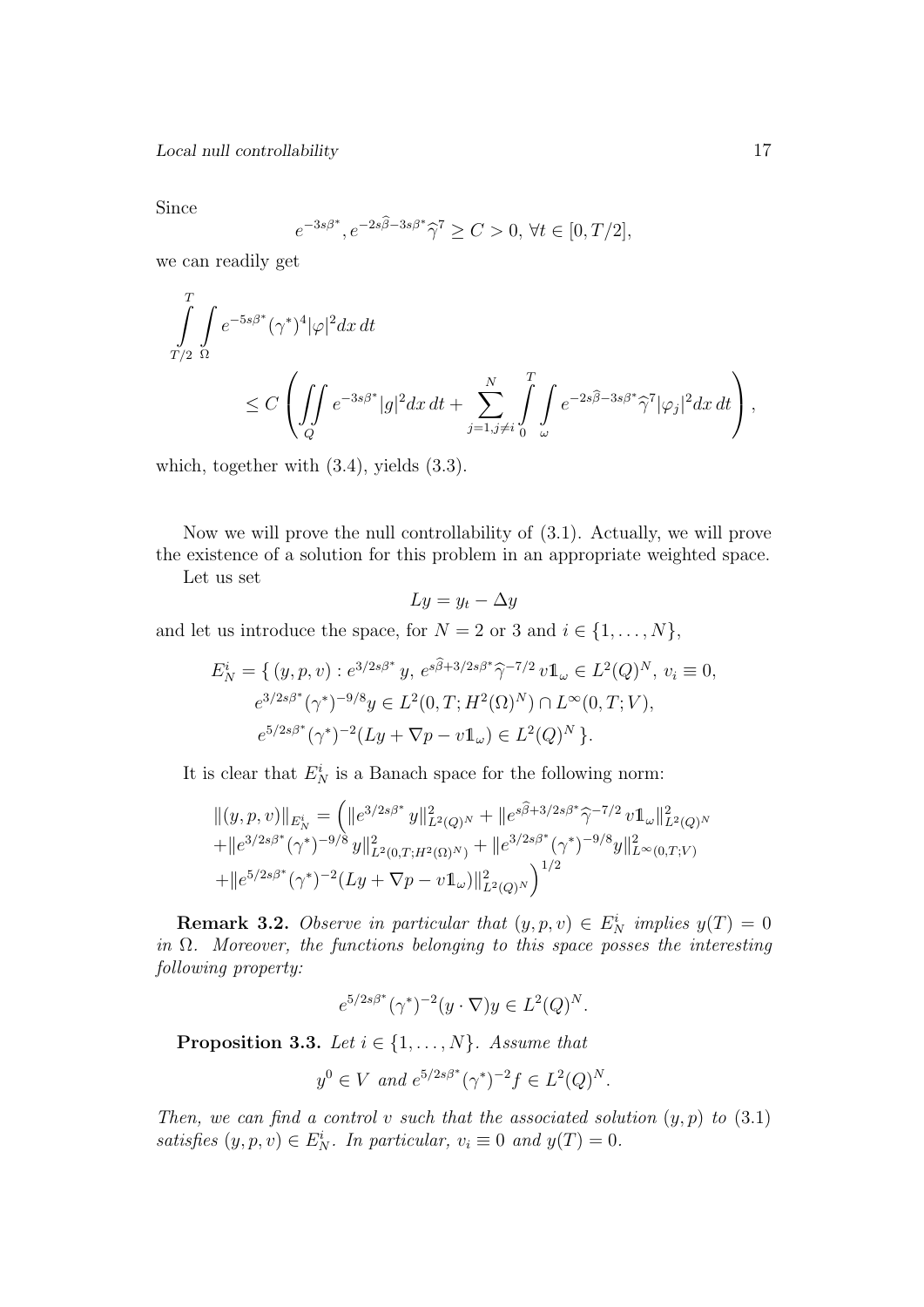Sketch of the proof: The proof of this proposition is very similar to the one of Proposition 2 in [3] and Proposition 1 in [4], so we will just give the main ideas.

Following the arguments in [5] and [6], we introduce the space

$$
P_0 = \{ (\chi, \sigma) \in C^2(\overline{Q})^{N+1} : \nabla \cdot \chi = 0, \ \chi = 0 \text{ on } \Sigma \}
$$

and we consider the following variational problem:

$$
a((\widehat{\chi}, \widehat{\sigma}), (\chi, \sigma)) = \langle G, (\chi, \sigma) \rangle \quad \forall (\chi, \sigma) \in P_0,
$$
\n(3.5)

where we have used the notations

$$
a((\widehat{\chi}, \widehat{\sigma}), (\chi, \sigma)) = \iint_{Q} e^{-3s\beta^*} (L^* \widehat{\chi} + \nabla \widehat{\sigma}) \cdot (L^* \chi + \nabla \sigma) dx dt
$$

$$
+ \sum_{j=1, j\neq i}^{N} \int_{\sigma}^{T} \int_{\omega} e^{-2s\widehat{\beta} - 3s\beta^*} \widehat{\gamma}^7 \widehat{\chi}_j \chi_j dx dt,
$$

$$
\langle G, (\chi, \sigma) \rangle = \iint_{Q} f \cdot \chi dx dt + \int_{\Omega} y^0 \cdot \chi(0) dx
$$

and  $L^*$  is the adjoint operator of  $L$ , i.e.

$$
L^*\chi = -\chi_t - \Delta \chi.
$$

It is clear that  $a(\cdot, \cdot) : P_0 \times P_0 \mapsto \mathbf{R}$  is a symmetric, definite positive bilinear form on  $P_0$ . We denote by P the completion of  $P_0$  for the norm induced by  $a(\cdot, \cdot)$ . Then  $a(\cdot, \cdot)$  is well-defined, continuous and again definite positive on P. Furthermore, in view of the Carleman estimate (3.3), the linear form  $(\chi, \sigma) \mapsto \langle G, (\chi, \sigma) \rangle$  is well-defined and continuous on P. Hence, from Lax-Milgram's lemma, we deduce that the variational problem

$$
\begin{cases}\na((\widehat{\chi},\widehat{\sigma}),(\chi,\sigma)) = \langle G,(\chi,\sigma) \rangle \\
\forall (\chi,\sigma) \in P, \quad (\widehat{\chi},\widehat{\sigma}) \in P,\n\end{cases}
$$
\n(3.6)

possesses exactly one solution  $(\widehat{\chi}, \widehat{\sigma})$ .

Let  $\hat{y}$  and  $\hat{v}$  be given by

$$
\begin{cases} \n\hat{y} = e^{-3s\beta^*} (L^* \hat{\chi} + \nabla \hat{\sigma}), & \text{in } Q, \\
\hat{v}_j = -e^{-2s\hat{\beta} - 3s\beta^*} \hat{\gamma}^7 \hat{\chi}_j & (j \neq i), \quad \hat{v}_i \equiv 0 & \text{in } \omega \times (0, T). \n\end{cases}
$$

Then, it is readily seen that they satisfy

$$
\iint\limits_{Q} e^{3s\beta^*} |\widehat{y}|^2 dxdt + \sum\limits_{j=1, j\neq i}^{N} \int\limits_{0}^{T} \int\limits_{\omega} e^{2s\widehat{\beta} + 3s\beta^*} \widehat{\gamma}^{-7} |\widehat{v}_j|^2 dxdt = a((\widehat{\chi}, \widehat{\sigma}), (\widehat{\chi}, \widehat{\sigma})) < +\infty
$$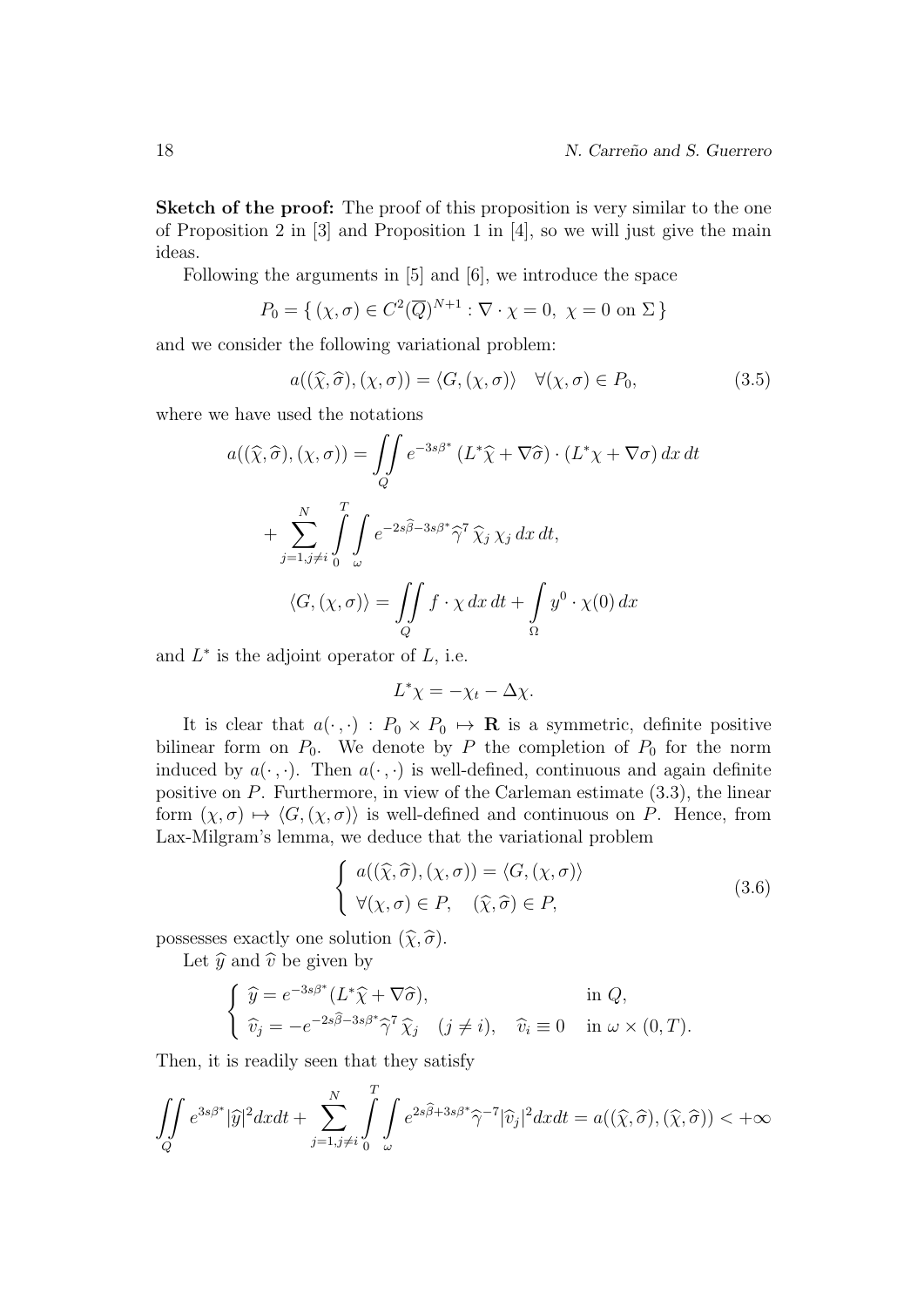and also that  $\hat{y}$  is, together with some pressure  $\hat{p}$ , the weak solution (belonging to  $L^2(0,T;V) \cap L^\infty(0,T;H)$  of the Stokes system (3.1) for  $v = \hat{v}$ .<br>It only remains to chock that

It only remains to check that

$$
e^{3/2s\beta^*}(\gamma^*)^{-9/8}\hat{y} \in L^2(0,T;H^2(\Omega)^N) \cap L^\infty(0,T;V).
$$

To this end, we define the functions

$$
y^* = e^{3/2s\beta^*}(\gamma^*)^{-9/8}\hat{y}, p^* = e^{3/2s\beta^*}(\gamma^*)^{-9/8}\hat{p}
$$

and

$$
f^* = e^{3/2s\beta^*} (\gamma^*)^{-9/8} (f + \widehat{v} \mathbb{1}_{\omega}).
$$

Then  $(y^*, p^*)$  satisfies

$$
\begin{cases}\nLy^* + \nabla p^* = f^* + (e^{3/2s\beta^*} (\gamma^*)^{-9/8})_t \hat{y} & \text{in } Q, \\
\nabla \cdot y^* = 0 & \text{in } Q, \\
y^* = 0 & \text{on } \Sigma, \\
y^*(0) = e^{3/2s\beta^*(0)} (\gamma^*(0))^{-9/8} y^0 & \text{in } \Omega.\n\end{cases}
$$
\n(3.7)

From the fact that  $f^* + (e^{3/2s\beta^*}(\gamma^*)^{-9/8})_t \hat{y} \in L^2(Q)^N$  and  $y^0 \in V$ , we have indeed

$$
y^* \in L^2(0, T; H^2(\Omega)^N) \cap L^\infty(0, T; V)
$$

(see  $(2.10)$ ). This ends the sketch of the proof of Proposition 3.3.

### 4 Proof of Theorem 1.1

In this section we give the proof of Theorem 1.1 using similar arguments to those in [6] (see also [3] and [4]). The result of null controllability for the linear system (3.1) given by Proposition 3.3 will allow us to apply an inverse mapping theorem. Namely, we will use the following theorem (see [1]).

**Theorem 4.1.** Let  $B_1$  and  $B_2$  be two Banach spaces and let  $A : B_1 \rightarrow B_2$ satisfy  $A \in C^1(B_1; B_2)$ . Assume that  $b_1 \in B_1$ ,  $\mathcal{A}(b_1) = b_2$  and that  $\mathcal{A}'(b_1)$ :  $B_1 \rightarrow B_2$  is surjective. Then, there exists  $\delta > 0$  such that, for every  $b' \in B_2$ satisfying  $||b'-b_2||_{B_2} < \delta$ , there exists a solution of the equation

$$
\mathcal{A}(b) = b', \quad b \in B_1.
$$

We apply this theorem setting, for some given  $i \in \{1, \ldots, N\}$ ,

$$
B_1 = E_N^i,
$$
  
\n
$$
B_2 = L^2(e^{5/2s\beta^*}(\gamma^*)^{-2}(0,T); L^2(\Omega)^N) \times V
$$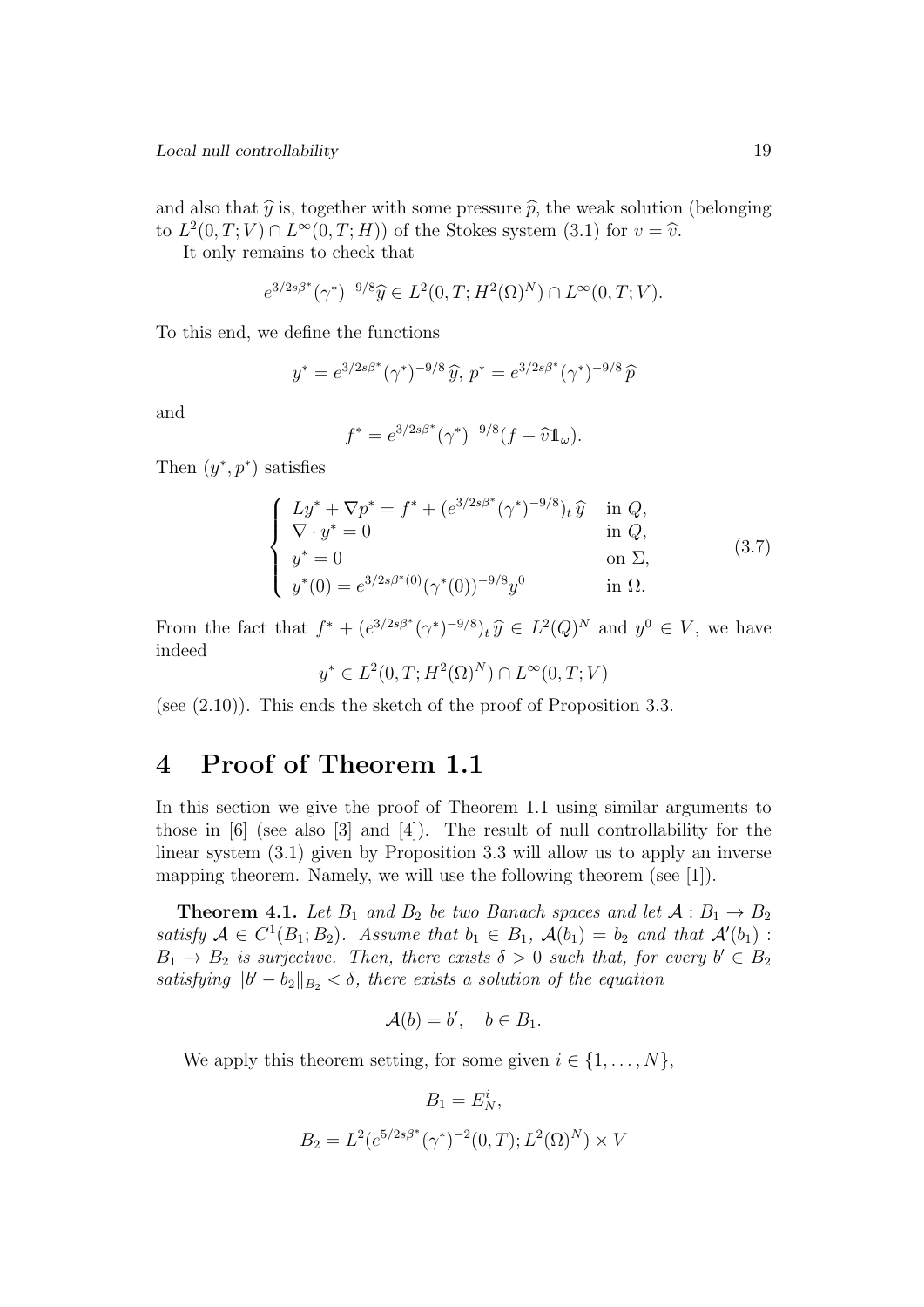and the operator

$$
\mathcal{A}(y, p, v) = (Ly + (y \cdot \nabla)y + \nabla p - v \mathbb{1}_{\omega}, y(0))
$$

for  $(y, p, v) \in E_N^i$ .

In order to apply Theorem 4.1, it remains to check that the operator  $A$  is of class  $C^1(B_1;B_2)$ . Indeed, notice that all the terms in A are linear, except for  $(y \cdot \nabla)y$ . We will prove that the bilinear operator

$$
((y_1, p_1, v_1), (y_2, p_2, v_2)) \rightarrow (y_1 \cdot \nabla)y_2
$$

is continuous from  $B_1 \times B_1$  to  $L^2(e^{5/2s\beta^*}(\gamma^*)^{-2}(0,T); L^2(\Omega)^N)$ . To do this, notice that  $e^{3/2s\beta^*}(\gamma^*)^{-9/8}y \in L^2(0,T;H^2(\Omega)^N) \cap L^{\infty}(0,T;V)$  for any  $(y,p,v) \in$  $B_1$ , so we have

$$
e^{3/2s\beta^*}(\gamma^*)^{-9/8}y \in L^2(0,T;L^{\infty}(\Omega)^N)
$$

and

$$
\nabla(e^{3/2s\beta^*}(\gamma^*)^{-9/8}y) \in L^{\infty}(0,T;L^2(\Omega)^N).
$$

Consequently, we obtain

$$
\|e^{5/2s\beta^*}(\gamma^*)^{-2}(y_1 \cdot \nabla)y_2\|_{L^2(Q)^N} \n\leq C \|(e^{3/2s\beta^*}(\gamma^*)^{-9/8}y_1 \cdot \nabla)e^{3/2s\beta^*}(\gamma^*)^{-9/8}y_2\|_{L^2(Q)^N} \n\leq C \|e^{3/2s\beta^*}(\gamma^*)^{-9/8}y_1\|_{L^2(0,T;L^\infty(\Omega)^N)} \|e^{3/2s\beta^*}(\gamma^*)^{-9/8}y_2\|_{L^\infty(0,T;H^1(\Omega)^N)}.
$$

Notice that  $\mathcal{A}'(0,0,0) : B_1 \to B_2$  is given by

$$
\mathcal{A}'(0,0,0)(y,p,v) = (Ly + \nabla p, y(0)), \forall (y,p,v) \in B_1,
$$

so this functional is surjective in view of the null controllability result for the linear system (3.1) given by Proposition 3.3.

We are now able to apply Theorem 4.1 for  $b_1 = (0,0,0)$  and  $b_2 = (0,0)$ . In particular, this gives the existence of a positive number  $\delta$  such that, if  $||y(0)||_V \leq \delta$ , then we can find a control v satisfying  $v_i \equiv 0$ , for some given  $i \in$  $\{1,\ldots,N\}$ , such that the associated solution  $(y,p)$  to  $(1.1)$  satisfies  $y(T)=0$ in Ω.

This concludes the proof of Theorem 1.1.

### References

[1] V. M. Alekseev, V. M. Tikhomirov and S. V. Fomin, Optimal Control, Translated from the Russian by V. M. Volosov, Contemporary Soviet Mathematics. Consultants Bureau, New York, 1987.